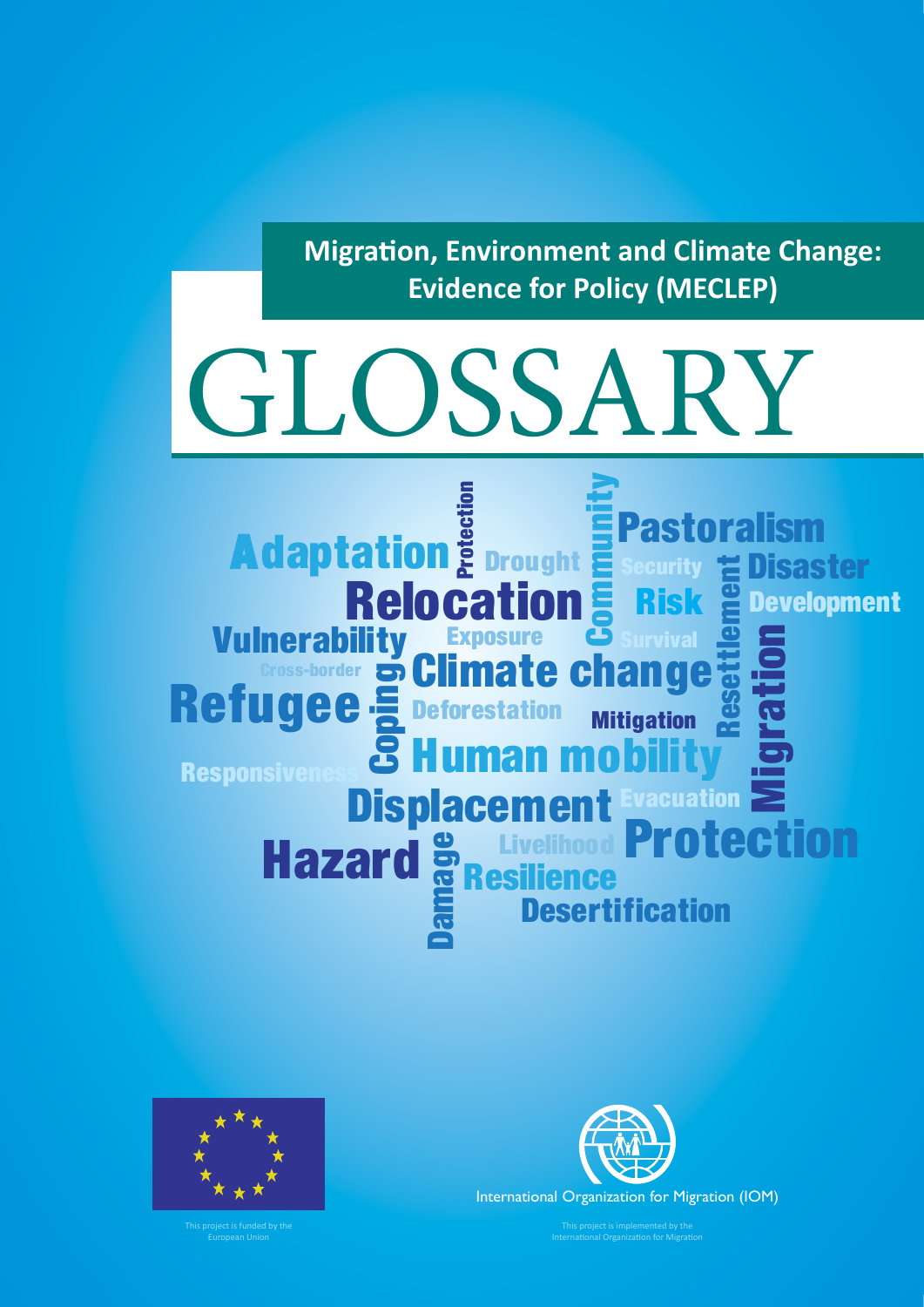Migration, environment and climate change: Evidence for policy (MECLEP) is a three-year project funded by the European Union, implemented by the International Organization for Migration (IOM) through a consortium with six research partners. The project aims to contribute to the global knowledge base on the relationship between migration and environmental change, including climate change. The innovative research will aim to formulate policy options on how migration can benefit adaptation strategies to environmental and climate change. The six project countries are the Dominican Republic, Haiti, Kenya, Mauritius, Papua New Guinea and Viet Nam.

This version of the Glossary as of July 2014 has been released online but remains a working document subject to review and updates.

This publication has been produced with the financial assistance of the European Union. The contents of this publication are the sole responsibility of the author and can in no way be taken to reflect the views of the European Union or the International Organization for Migration (IOM). The designations employed and the presentation of material throughout the report do not imply the expression of any opinion whatsoever on the part of IOM concerning the legal status of any country, territory, city or area, or of its authorities, or concerning its frontiers or boundaries.

IOM is committed to the principle that humane and orderly migration benefits migrants and society. As an intergovernmental organization, IOM acts with its partners in the international community to: assist in meeting the operational challenges of migration; advance understanding of migration issues; encourage social and economic development through migration; and uphold the human dignity and well-being of migrants.

Publisher: International Organization for Migration 17 route des Morillons P.O. Box 17 1211 Geneva 19 Switzerland Tel.: +41 22 717 91 11 Fax: +41 22 798 61 50 E-mail: hq@iom.int Website: www.iom.int

© 2014 International Organization for Migration (IOM)

All rights reserved. No part of this publication may be reproduced, stored in a retrieval system, or transmitted in any form or by any means, electronic, mechanical, photocopying, recording, or otherwise without the prior written permission of the publisher.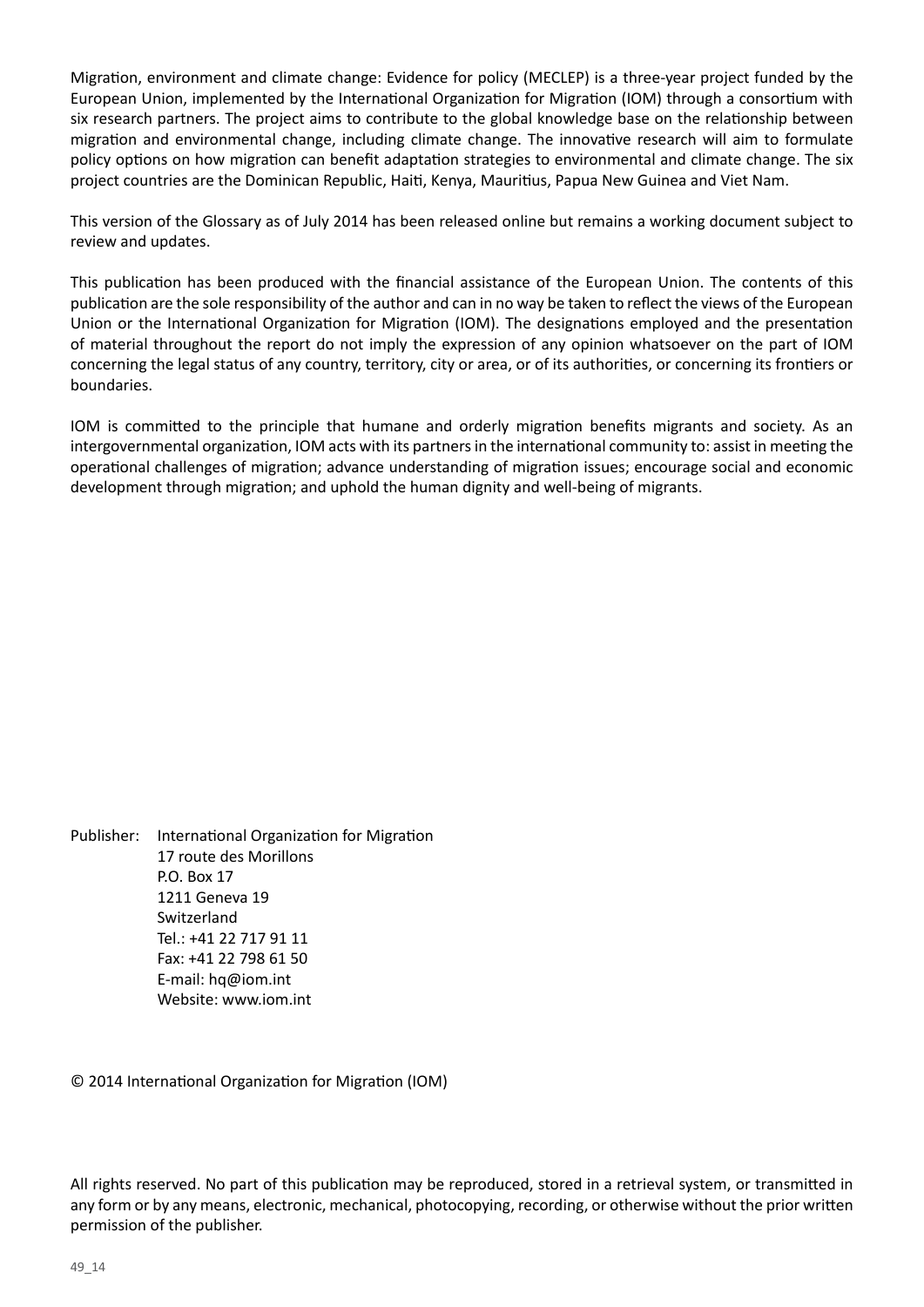**Migration, Environment and Climate Change: Evidence for Policy (MECLEP)**

# GLOSSARY

July 2014



This project is funded by the European Union



International Organization for Migration (IOM)

This project is implemented by the International Organization for Migration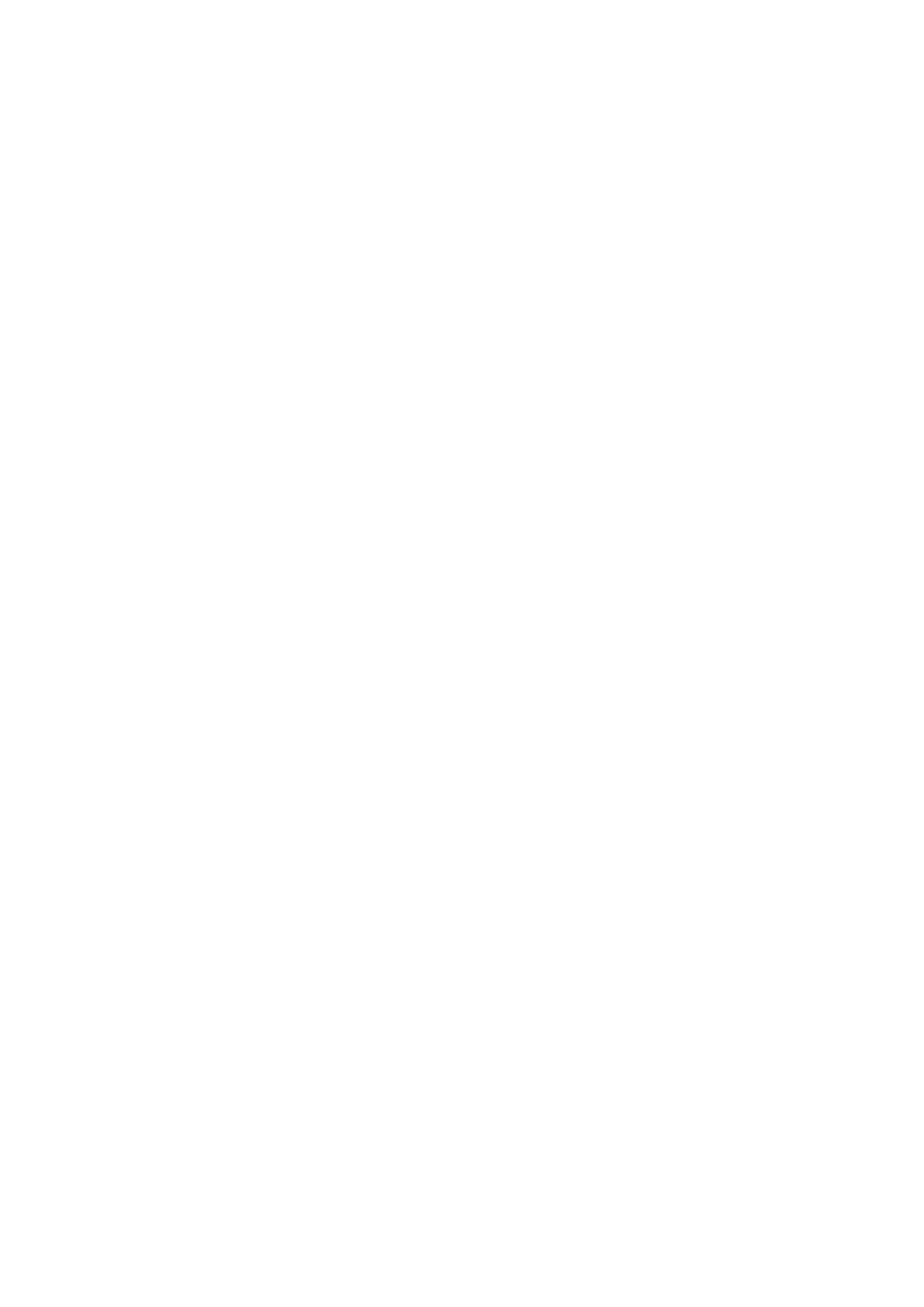## **Acknowledgements**

This Glossary has been prepared by Susanne Melde, Research and Policy Officer, Migration and Environment, IOM Geneva. The author would like to thank the following colleagues for their input and constructive comments:

IOM:

Frank Laczko, Dina Ionesco, Sieun Lee, Mariam Traoré Chazalnoel, Vera Goldschmidt, Karoline Popp, Daria Mokhnacheva, Elizabeth Warn, Lorenzo Guadagno, Rabab Fatima, Sabira Coelho, Alex Flavell

Université de Versailles Saint-Quentin-en-Yvelines: François Gemenne

UNU-EHS: Koko Warner, Andrea Milan

DRAGON Institute, Can Tho University: Le Anh Tuan

Bielefeld University: Jeanette Schade and Kerstin Schmidt-Verkerk

The author is also grateful to Emma Eggink and Karina Elias for their layout assistance.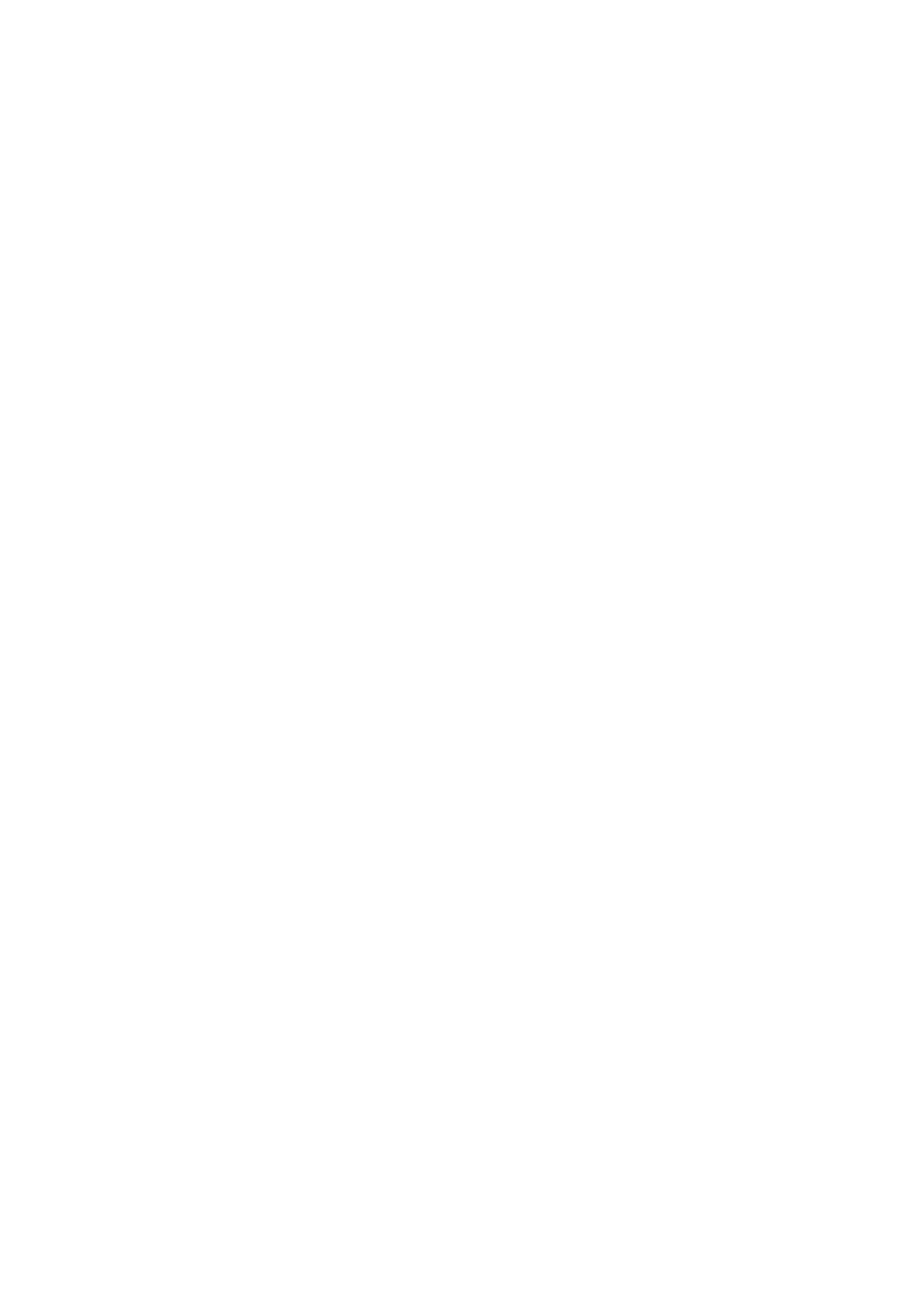## **Index**

[Adaptation, 18](#page-17-0) [Adaptive capacity, 19](#page-18-0) [Autonomous adaptation, 18](#page-17-0) [Community-based adaptation, 18](#page-17-0) [Ecosystem-based adaptation, 18](#page-17-0) "[In situ" adaptation, 18](#page-17-0) [Maladaptation, 18](#page-17-0) [Anticipatory movement, 11](#page-10-0) [Camp Coordination and Camp Management \(CCCM\), 11](#page-10-0) [Climate change, 19](#page-18-0) [Coping, 19](#page-18-0) [Coping capacity, 19](#page-18-0) [Damage, 23](#page-22-0) [Deforestation, 19](#page-18-0) [Desertification, 19](#page-18-0) [Development-forced displacement and resettlement](#page-10-0)  [\(DFDR\), 11](#page-10-0) [Disaster, 20](#page-19-0) [Biological disaster, 20](#page-19-0) [Climatological disaster, 20](#page-19-0) Disaster risk management (DRM). *See separate entry* Disaster risk reduction (DRR). *See separate entry* [Geophysical disaster, 20](#page-19-0) [Hydrological disaster, 20](#page-19-0) [Meteorological disaster, 20](#page-19-0) [Natural disaster, 20](#page-19-0) [Disaster risk management \(DRM\), 20](#page-19-0) [Disaster risk reduction \(DRR\), 20](#page-19-0) [Displacement, 11](#page-10-0) Development-forced displacement and resettlement (DFDR). *See separate entry* Environmental displacement. *See Migrant, environmentally displaced person* Forced displacement. *See Migration, forced displacement* Internal displacement. *See Migrant* [Drought, 20](#page-19-0) [Durable solution, 12](#page-11-0) [Early warning system, 20](#page-19-0) [Environmental change, 21](#page-20-0)

[Environmental degradation, 21](#page-20-0)

[Evacuation, 12](#page-11-0) [Advised evacuation, 12](#page-11-0) [Mandatory evacuation, 12](#page-11-0) [Spontaneous evacuation, 12](#page-11-0) Event Disaster. *See separate entry* [Extreme climate event, 21](#page-20-0) [Extreme weather event, 21](#page-20-0) [Slow-onset event, 21,](#page-20-0) [25](#page-24-0) [Exposure, 21](#page-20-0) [Flood, 22](#page-21-0) [Food security, 22](#page-21-0) [Global Environmental Change \(GEC\), 22](#page-21-0) [Hazard, 22](#page-21-0) [Natural hazard, 22](#page-21-0) [Human mobility, 13](#page-12-0) Migration influenced by environmental change. *See Migration* [Human security, 22](#page-21-0) [Humanitarian crisis, 22](#page-21-0) Internally displaced persons (IDPs). *See Migrant* [Livelihood, 23](#page-22-0) Long-term migrant. *See Migration, international migration* [Loss, 23](#page-22-0) Management Camp Coordination and Camp Management (CCCM). *See separate entry* Disaster risk management (DRM). *See separate entry* [Migration management, 15](#page-14-0) Risk management. *See Risk* Migrant [Environmental migrant, 13](#page-12-0) [Environmentally displaced person, 13](#page-12-0) [Evacuee, 12](#page-11-0) [Internally displaced persons \(IDPs\), 1](#page-10-0)2 Long-term migrant. *See Migration, international migration* Nomad. *See separate entry* Refugee. *See separate entry* Short-term migrant. *See Migration, international migration*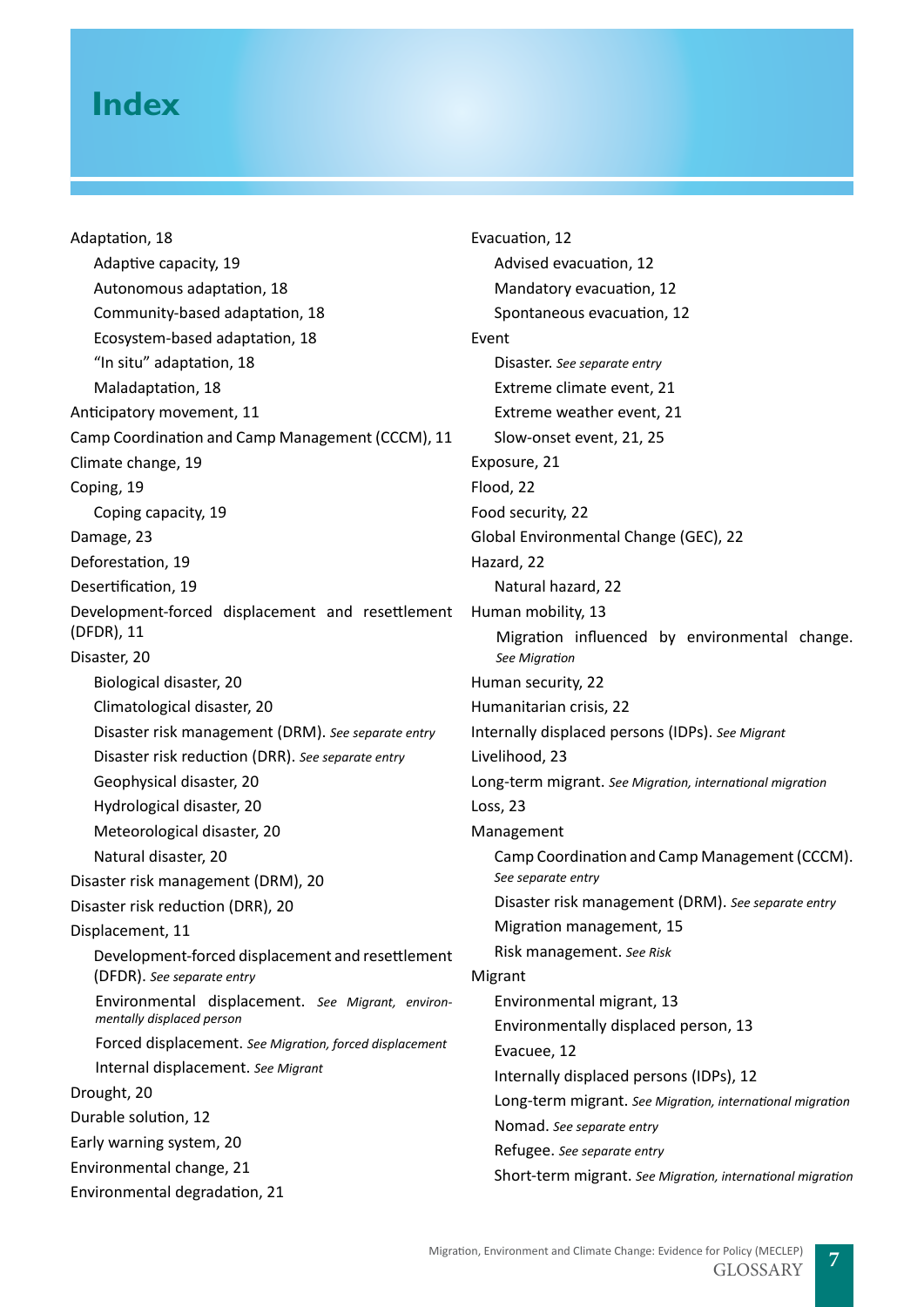[Migration, 13](#page-12-0) [Cross-border migration, 14](#page-13-0) Environmental migration. *See Migrant, environmental migrant* [Forced displacement, 12](#page-11-0) [Forced migration, 14](#page-13-0) [Governance of migration, 15](#page-14-0) Human mobility. *See separate entry* [Internal migration, 13](#page-12-0) [International migration, 14](#page-13-0) [Labour migration, 14](#page-13-0) [Migration crisis, 15](#page-14-0) [Migration influenced by environmental change, 13](#page-12-0) [Mixed migration flows, 15](#page-14-0) Mitigatio[n](#page-22-0) [\(of climate change\), 23](#page-22-0) [\(of disaster risk and disaster\), 24](#page-23-0) [National adaptation plans \(NAPs\), 24](#page-23-0) [National adaptation programmes of action \(NAPAs\), 24](#page-23-0) [Nomad, 15](#page-14-0) [Pastoralism, 15](#page-14-0) [Pastoralist displacement, 15](#page-14-0) [Pastoralist drop-out, 16](#page-15-0)

[Protection, 17, 24](#page-23-0) [Refugee, 14,](#page-13-0) 16 [Environmental refugee, 13](#page-12-0) [Relocation, 16](#page-15-0) Forced relocation. *See Forced resettlement* [Planned relocation, 16](#page-15-0) [Resettlement, 16](#page-15-0) [Forced resettlement, 16](#page-15-0) Planned resettlement. *See Planned relocation* [Resilience, 24](#page-23-0) [Retreat, 17](#page-16-0) [Accommodation, 17](#page-16-0) Protection. *See separate entry* [Risk, 24](#page-23-0) Disaster risk management. *See separate entry* [Risk management, 2](#page-23-0)5 Short-term migrant. *See Migration, international migration* [Solution, 17](#page-16-0) [Survival, 25](#page-24-0) [Transformation, 25](#page-24-0) [Trapped populations, 17](#page-16-0) [Vulnerability, 25](#page-24-0)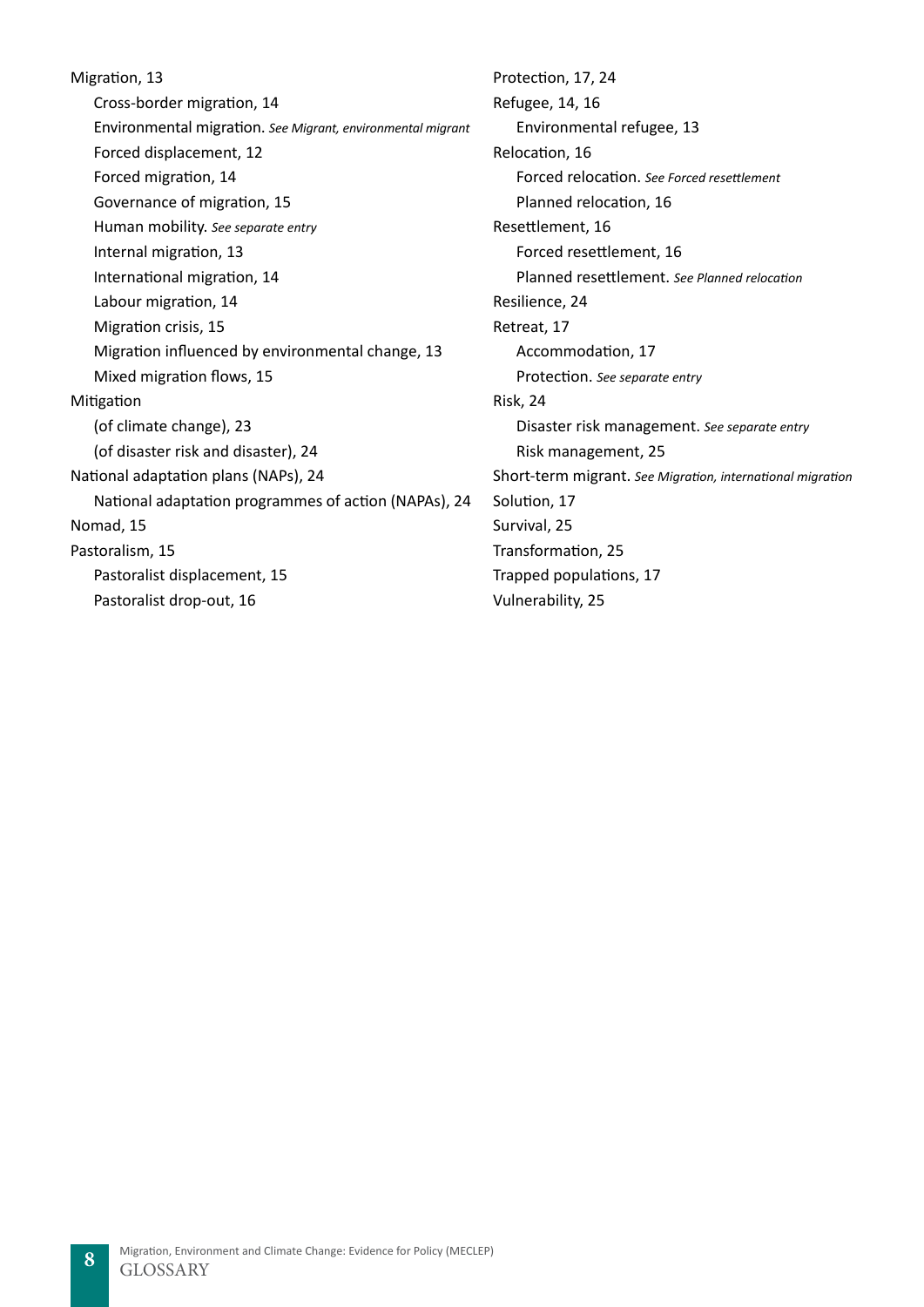# **Glossary of terms on human mobility in the context of environmental and climate change**

There is a growing recognition that migration can contribute to adaptation to environmental and climate change. The *Fifth Assessment Report of the Intergovernmental Panel on Climate Change* (IPCC) recently acknowledged that migration can be an effective adaptation strategy to environmental and climate change (IPCC, 2014). In a similar vein, the European Commission's Staff Working Document (2013:26) on *Climate change, environmental degradation, and migration* notes that "migration has the potential to contribute to adaptation" in a number of ways. Migration can help people manage risks, diversify livelihoods and cope with environmental changes affecting their lives (IOM, 2008).

To date, however, very few countries have developed explicit policies to promote migration as an adaptation strategy. Migration is not usually integrated into national climate change adaptation plans. Where migration is mentioned in such plans, the emphasis is usually on limiting migration, rather than facilitating it in a proactive way (Martin, 2009; 2013; Warner et al., 2014).

Although there has been a tremendous increase in the number of studies on migration and the environment in recent years, research on the ways in which migration can contribute to adaptation strategies remains limited (Piguet and Laczko, 2014). Understanding the linkages between migration and adaptation is complex as there are many different forms of migration which can impact on adaptation strategies. The concept of adaptation can also be defined in a number of different ways.

This Glossary is being prepared within the framework of an EC-funded project being implemented by IOM and six international research partners entitled "Migration, environment and climate change: Evidence for policy" (MECLEP). This project responds to the call for more empirical research on migration and climate change, in particular in communities of origin (cf. EC, 2013). This is in line with calls for an increased understanding of those links in the framework of the UN Framework Convention on Climate Change (UNFCCC).

The primary objective of MECLEP is to explore how migration can contribute to adaptation strategies in different regions of the world focusing on six case studies around the world – Haiti, Dominican Republic, Kenya, Mauritius, Papua New Guinea and Viet Nam. These countries have been chosen to illustrate how different forms of mobility, migration, displacement, and relocation may affect the environment and adaptation to environmental and climate change.

Human mobility on the one hand and the environment and climate change on the other are often considered two separate research and policy fields. Migration scholars tend to have multi-disciplinary backgrounds, in particular from the social sciences. The topic of climate change and adaptation tends to be approached from a natural science perspective (Schensul and Dodman, 2013). This is also reflected in the technical terms and concepts that both research and policy communities use.

In looking at environmental change as a factor among others in influencing the decision to migrate (Foresight, 2011), terms such as adaptation, resilience and coping enter the debate. This Glossary therefore aims to highlight which factors and terms are important when considering human mobility in the context of climatic stressors. It can be considered as a subset of the mainstream literature in both fields. The Glossary is divided into two parts: The first section focusing on more mobility-related terms, whereas the second links to more environmental and climate change terminology relevant in the context of mobility.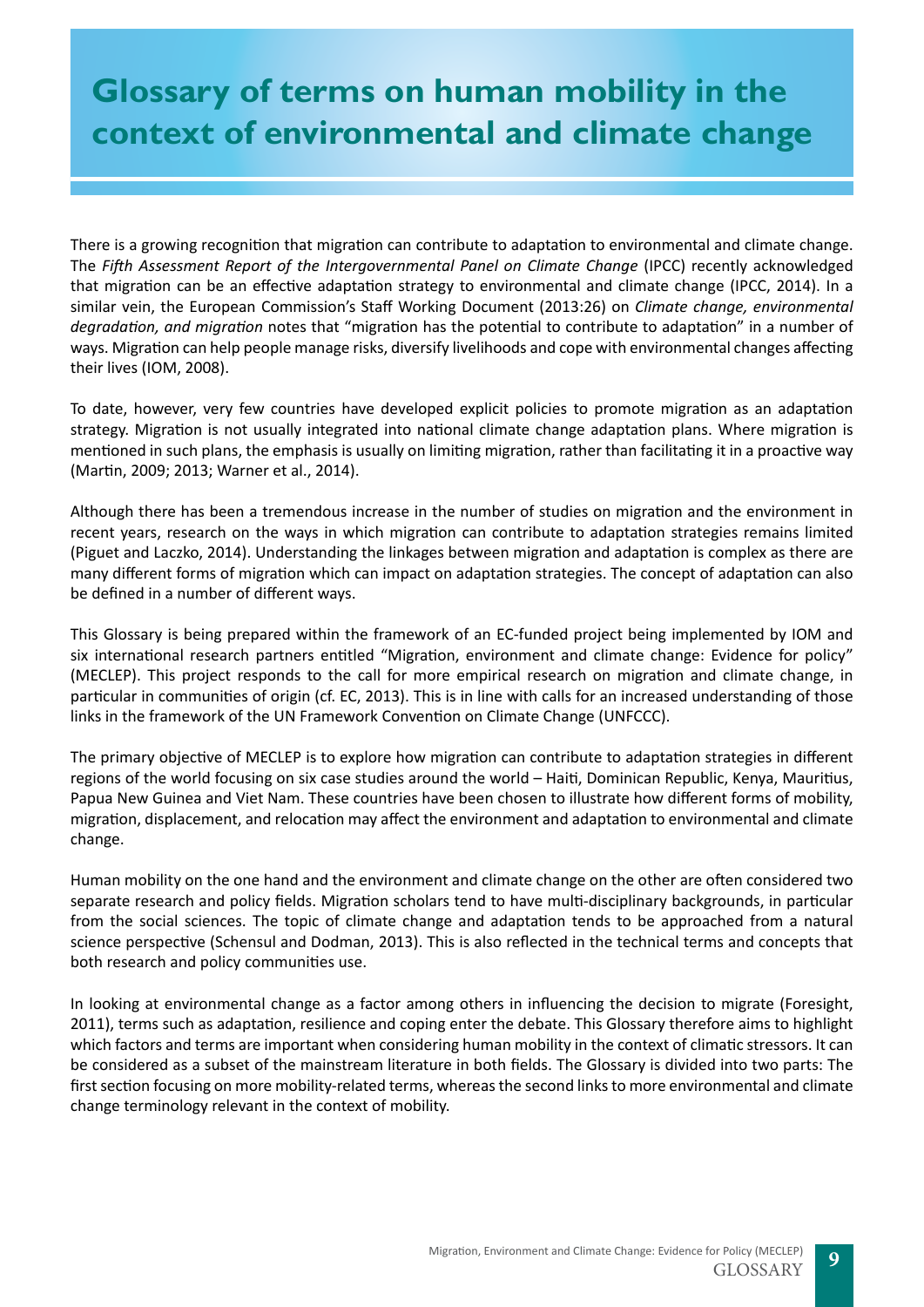This Glossary aims to guide researchers working on the interrelationships between migration, the environment and climate change. The objective is to ensure coherence among the different research outputs of the MECLEP project, but also aims to be of use to other interested researchers and stakeholders. Whereas these terms are not set in stone, they are aimed at helping to draw out what definitions and conceptualizations of the same terms exist in different countries. Researchers are encouraged to explicitly define the terms used in their work to enable comparison and draw out differences.

Key sources of the Glossary include the following:

- Glossary of the *Fifth Assessment Report of the Intergovernmental Panel on Climate Change* (IPCC, 2013)
- Terminology on disaster risk reduction by UNISDR (2009)
- *• Glossary on Migration* by the International Organization for Migration (2011)
- *• The State of Environmental Migration 2011* (Gemenne et al., 2012)
- Terminology of the policy brief *Integrating Human Mobility Issues Within National Adaptation Plans* (Warner et al., 2014)
- *• Compendium of IOM Activities in Disaster Risk Reduction and Resilience* (IOM, 2013)
- Glossary, IOM training on Migration, environment and climate change, Moshi, Tanzania (2014)
- *• Comprehensive Guide for Planning Mass Evacuations in Natural Disasters (The MEND Guide)* (IOM, 2014)

For more migration-related terms, please consult the *Glossary on Migration,* 2nd Edition, by the International Organization for Migration (IOM, 2011).

Key documents that can be a useful starting point to learn about and assess the interrelationships among migration, environmental degradation and climate change are the following:

- *Fifth Assessment Report of the Intergovernmental Panel on Climate Change* (IPCC, 2014)
- Special Report on *Managing the Risks of Extreme Events and Disasters to Advance Climate Change Adaptation (SREX)* (IPCC, 2012a)
- *• Migration and Global Environmental Change* (Foresight, 2011)
- *Migration, Environment and Climate Change: Assessing the Evidence* (Laczko and Aghazarm, 2009)
- *• People on the Move in a Changing Climate: The Regional Impact of Environmental Change on Migration*  (Piguet and Laczko, 2014)
- *Climate Change, Environmental Degradation and Migration* (IOM, 2012a)
- Assessing the Evidence: Environment, Climate Change and Migration in Bangladesh (IOM, 2010)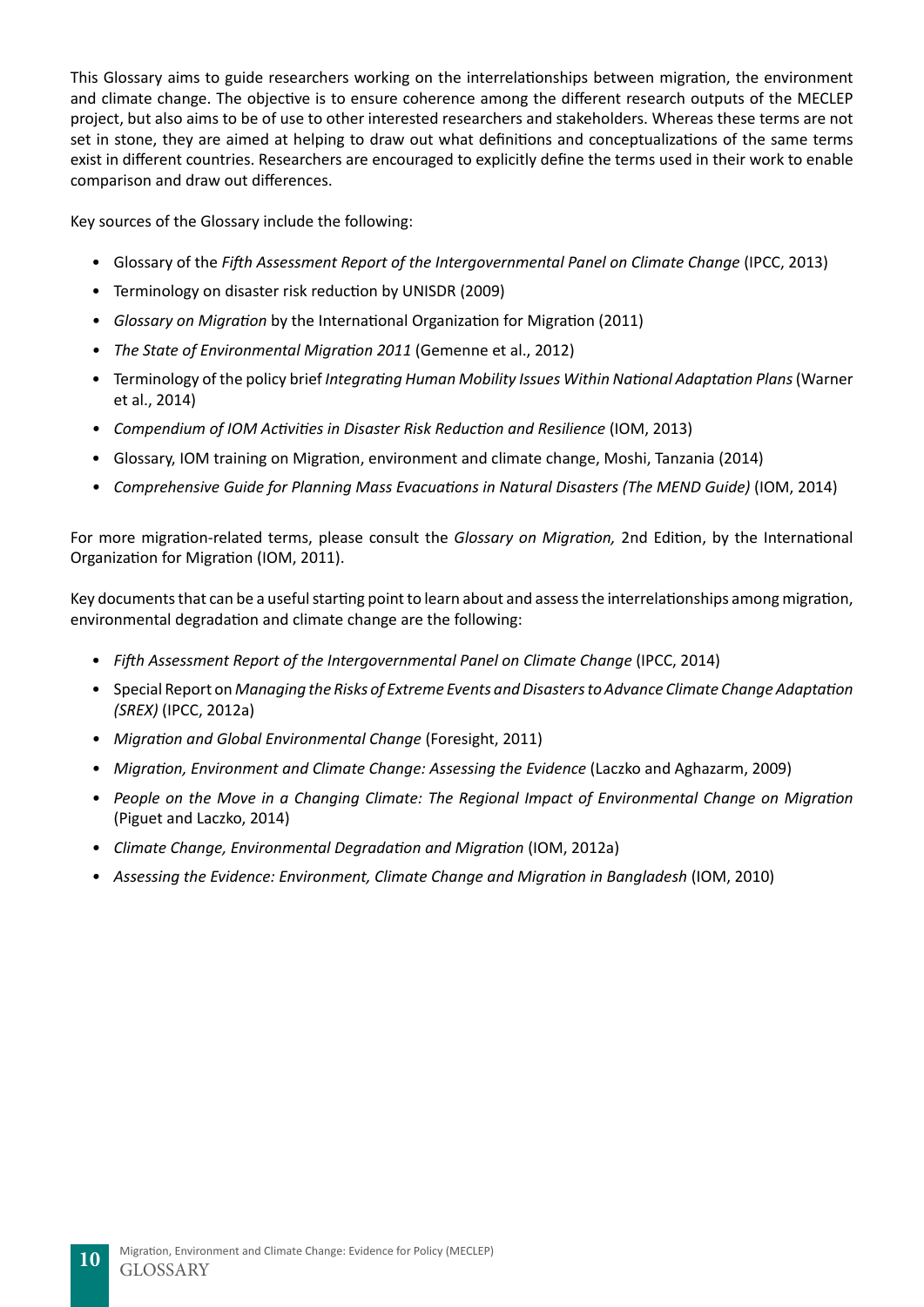# <span id="page-10-0"></span>**Human mobility in the context of environmental and climate change**

## **A Anticipatory movement**

"This category encompasses those who move because they anticipate future threats to their lives, physical safety, health or subsistence, for example because of slow-onset processes that are beyond their control. This category includes (but is not limited to) those who live in areas that are predicted to experience intensified and recurrent climatic hazards, increased drought and desertification, rising sea levels, and other results of climate change. In some cases the movements may involve entire communities, while at other times individuals and households migrate" (Martin et al., 2014:11). *See also (planned) relocation, adaptation*.

## **C Camp Coordination and Camp Management (CCCM)**

"CCCM is cross-cutting in nature and applies to all types of communal settlements, namely planned camps, collective centres, self-settled camps and reception or transit centres. Its role is to ensure effective management and coordination of humanitarian response in camps according to set standards, support the identification of gaps, facilitate information sharing and ultimately advocate for adequate and timely intervention by relevant actors. Effective representation and meaningful participation of the IDP [internally displaced person] as well as host communities is central to the planning and discharging of CCCM responsibilities. CCCM encompasses three distinct functions, namely camp administration, camp management and camp coordination" (IOM, n.d.).

"The Cluster Approach was adopted by the Inter-Agency Standing Committee in 2005 as a means to strengthen predictability, response capacity, coordination and accountability by strengthening partnerships in key sectors of humanitarian response, and by formalizing the lead role of particular agencies/organizations in each of these sectors. […] At [the] global level, [the Office of the United Nations High Commissioner for Refugees (UNHCR)] and [the International Organization for Migration (IOM)] are the CCCM co-cluster lead agencies. UNHCR leads the cluster for conflict situations and IOM for natural disasters" (IOM, 2012b).

## **D Displacement**

"A forced removal of a person from his or her home or country, often due to armed conflict or natural disasters" (IOM, 2011:29). *For other forms of migration, refer to migration and environmental migration*.

## ─ **Development-forced displacement and resettlement (DFDR)**

"The displacement and resettlement of people and communities by large-scale infrastructural [development] projects" (Oliver-Smith, 2009:3). Often these development projects impact on the environment and force people to move due to human alterations to the natural habitat.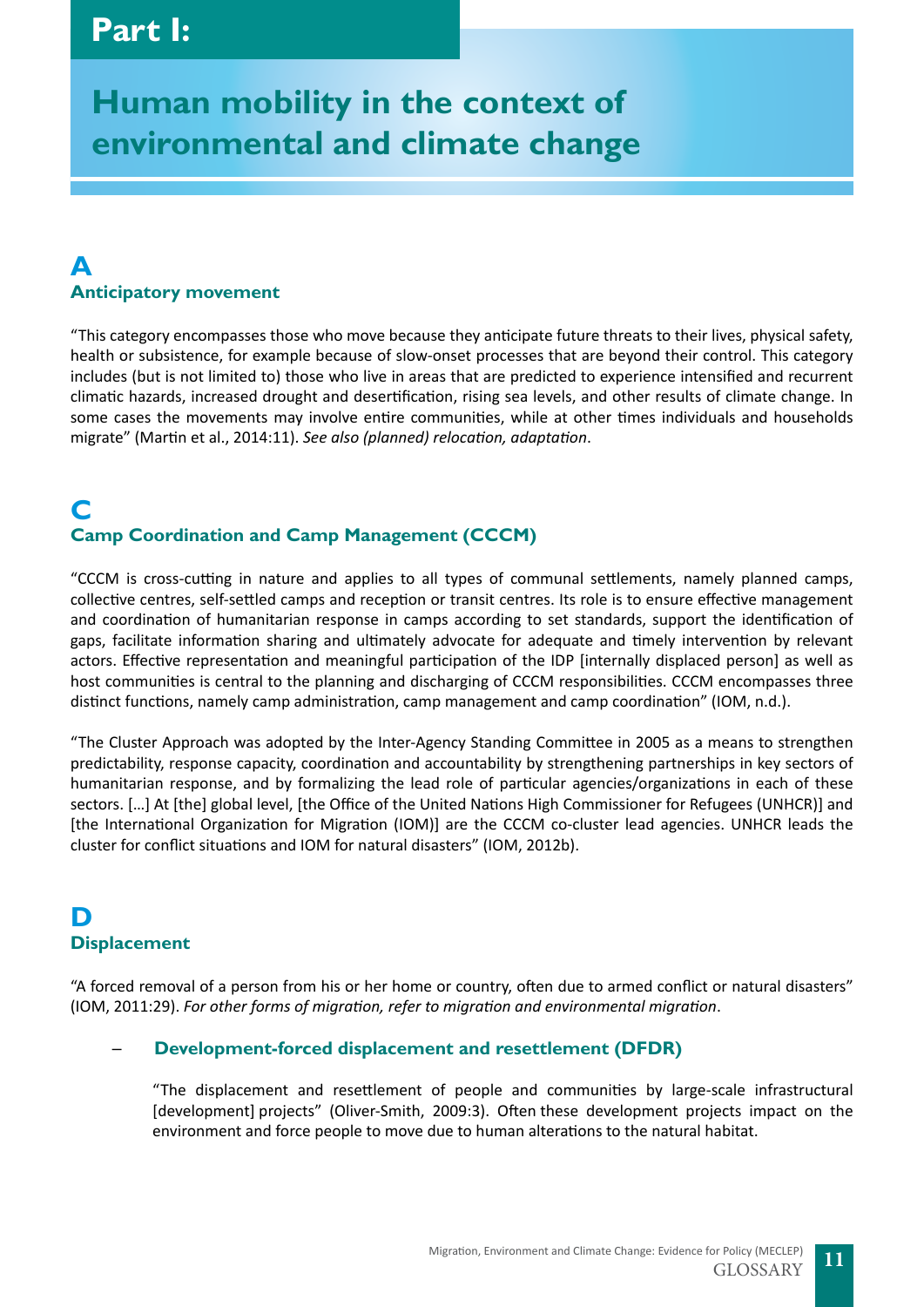## <span id="page-11-0"></span>─ **Internally displaced persons (IDPs)**

"[P]ersons or groups of persons who have been forced or obliged to flee or to leave their homes or places of habitual residence, in particular as a result of or in order to avoid the effects of armed conflict, situations of generalized violence, violations of human rights or natural or human-made disasters, and who have not crossed an internationally recognized State border" (UN, 1998:5).

## ─ **Forced displacement**

"In a more general sense, forced displacement  $-$  or displacement  $-$  is the involuntary movement, individually or collectively, of persons from their country or community, notably for reasons of armed conflict, civil unrest, or natural or man-made catastrophes" (IOM, 2011:39). *See also internally displaced persons for internal displacement, refugee*.

## **Durable solution**

"Any means by which the situation of refugees [and IDPs] can be satisfactorily and permanently resolved to enable them to lead normal lives. Traditionally this involves voluntary repatriation, local integration or resettlement" (based on IOM, 2011:31). *See internally displaced persons and refugee*.

## **E Evacuation**

"Evacuation is the rapid movement of people away from the immediate threat or impact of a disaster to a safer place of shelter. It is commonly characterized by a short time frame, from hours to weeks, within which emergency procedures need to be enacted in order to save lives and minimize exposure to harm.

Evacuations may be:

- *• Mandatory:* An evacuation ordered and directed by authorities when it is judged that the risk to a population is too great to allow them to remain where they are, and where sheltering in place would likely entail a higher level of risk. This places a duty of responsibility on authorities to ensure that people have the information and assistance needed for safe and timely evacuation and that evacuees are cared for.
- *• Advised:* An official evacuation advisory message may be issued to enable early response and informed decision-making by the population at risk on whether and when to evacuate. An advisory may precede a mandatory order to evacuate as the level of the threat and the risk associated with the alternative of sheltering in place increases. As for mandatory evacuations, authorities are usually seen to have a responsibility to facilitate safe and timely evacuations for those in need of assistance.
- *Spontaneous:* When people evacuate their current location due to actual or perceived risk using their own means (self-evacuation) and without (or before) being officially advised or directed to do so. This may include people who leave areas outside a designated evacuation zone (also known as shadow evacuations)" (IOM, 2014:9–10).

#### **Evacuee**

"A person who has evacuated a hazardous location in response to the immediate threat or impact of a disaster, either through their own initiative and resources (self-evacuated) or through the direction and assistance of authorities and/or emergency responders" (IOM, 2014:10).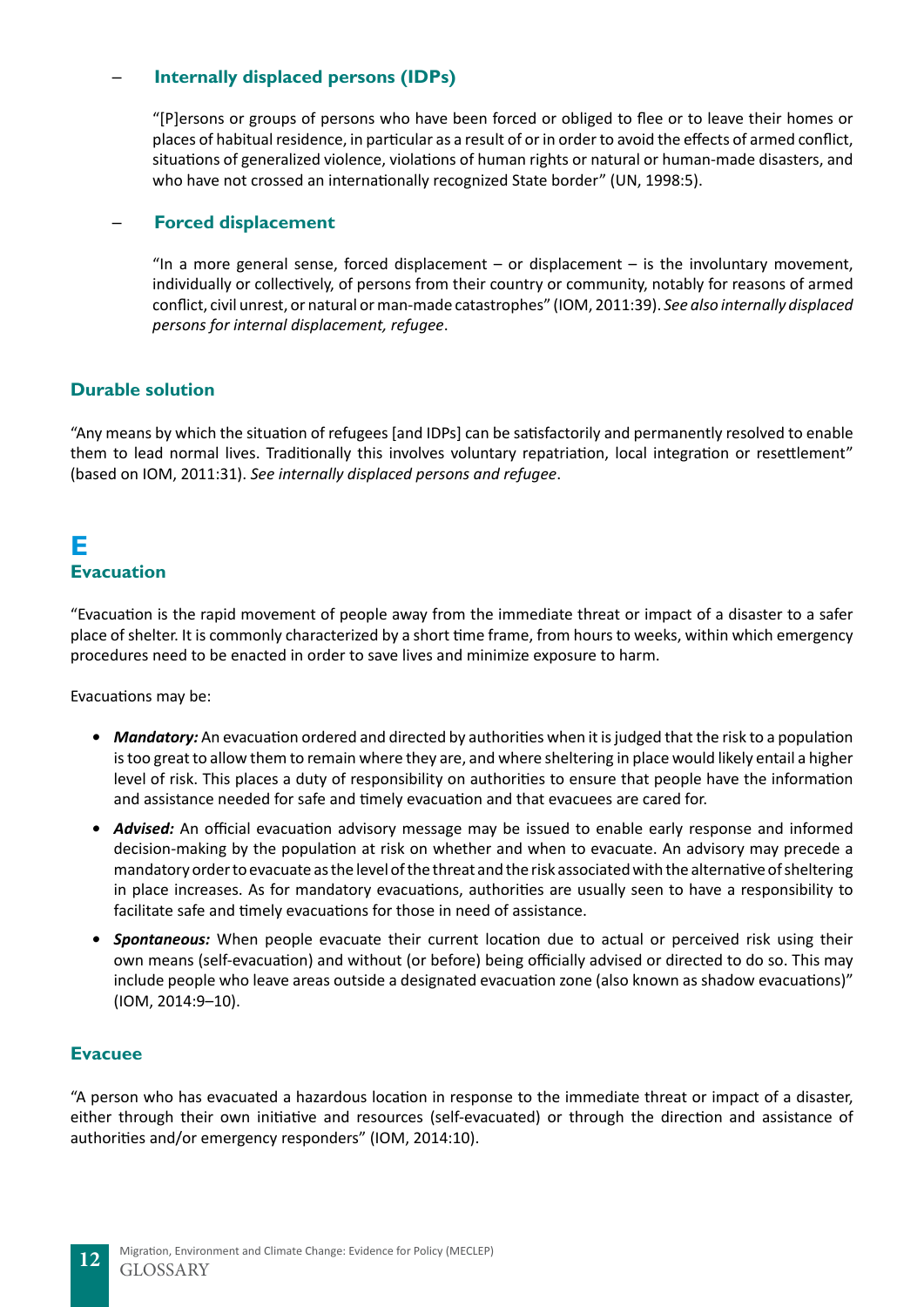<span id="page-12-0"></span>"Population mobility [in the context of environmental change] is probably best viewed as being arranged along a continuum ranging from totally voluntary migration […] to totally forced migration" (Hugo, 1996:107).

Please note that the following definitions, like most migration-related definitions, are not universally accepted but working definitions:

## ─ **Environmental migrant**

"Environmental migrants are persons or groups of persons who, predominantly for reasons of sudden or progressive change in the environment that adversely affects their lives or living conditions, are obliged to leave their habitual homes, or choose to do so, either temporarily or permanently, and who move either within their country or abroad" (IOM, 2011:33).

## ─ **Environmentally displaced person**

"Persons who are displaced within their country of habitual residence or who have crossed an international border and for whom environmental degradation, deterioration or destruction is a major cause of their displacement, although not necessarily the sole one. This term is used as a less controversial alternative to environmental refugee or climate refugee [in the case of those displaced across an international border] that have no legal basis or raison d'être in international law, to refer to a category of environmental migrants whose movement is of a clearly forced nature" (IOM, 2011:34). *See internally displaced persons and refugee*.

## ─ **Migration influenced by environmental change**

"Where environmental change can be identified as affecting the drivers of migration, and thus is a factor in the decision to migrate" (Foresight, 2011:34).

## **M Migration**

"The movement of a person or a group of persons, either across an international border, or within a State. It is a population movement, encompassing any kind of movement of people, whatever its length, composition and causes; it includes migration of refugees, displaced persons, economic migrants, and persons moving for other purposes, including family reunification" (IOM, 2011:62–63). *See also adaptation, and IOM (2011) for more migration-related terms*.

## ─ **Internal migration**

"A movement of people from one area of a country to another area of the same country for the purpose or with the effect of establishing a new residence. This type of migration may be temporary or permanent. Internal migrants move but remain within their country of origin ([such as in] rural to urban migration)" (IOM, 2011:51).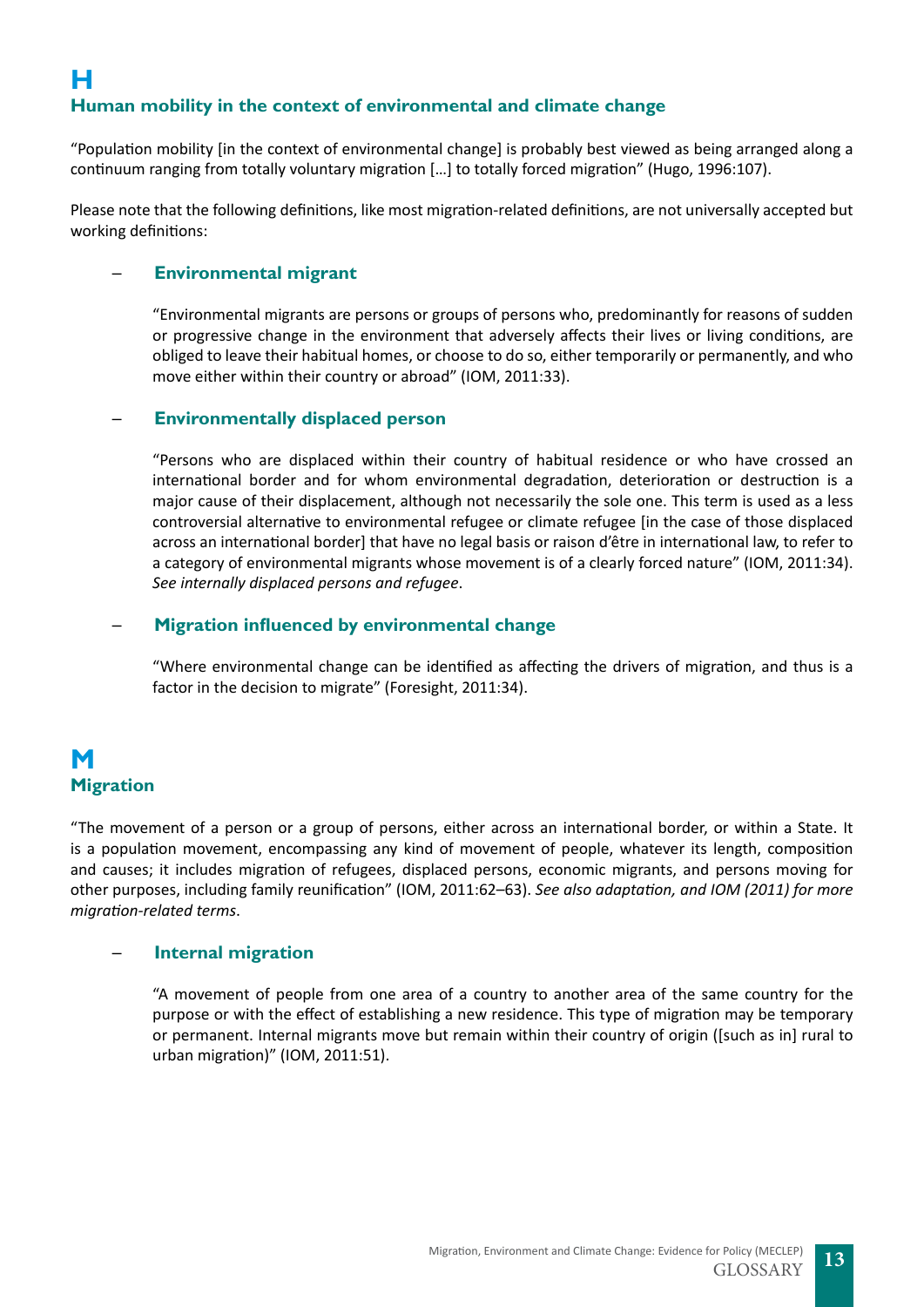## <span id="page-13-0"></span>─ **International migration**

"[A]n international migrant is […] any person who changes his or her country of usual residence" (UN DESA, 1998:17).

- **Long-term migrant:** "[A] person who moves to a country other than that of his or her usual residence for a period of at least a year (12 months), so that the country of destination effectively becomes his or her new country of usual residence" (UN DESA, 1998:18).
- **Short-term migrant:** A person "who move[s] to a country other than that of [his or her] usual residence for a period of at least 3 months but less than a year (12 months) except in cases where the movement to that country is for purposes of recreation, holiday, visits to friends and relatives, business, medical treatment or religious pilgrimage" (UN DESA, 1998:18).

## ─ **Cross-border migration**

"A process of movement of persons across international borders" (IOM, 2011:23).

## ─ **Labour migration**

"Movement of persons from one State to another, or within their own country of residence, for the purpose of employment. Labour migration is addressed by most States in their migration laws. In addition, some States take an active role in regulating outward labour migration and seeking opportunities for their nationals abroad" (IOM, 2011:58).

## ─ **Refugee**

"A person who, 'owing to a well-founded fear of persecution for reasons of race, religion, nationality, membership of a particular social group or political opinions, is outside the country of his nationality and is unable or, owing to such fear, is unwilling to avail himself of the protection of that country. *(Art. 1(A)(2), Convention relating to the Status of Refugees, […] 1951 as modified by the 1967 Protocol)'"* (IOM, 2011:79–80).

"In addition to the refugee definition in the *1951 Refugee Convention, Art. 1(2), [the] 1969 Organization of African Unity (OAU) Convention* defines a refugee as any person compelled to leave his or her country 'owing to external aggression, occupation, foreign domination or events seriously disturbing public order in either part or the whole of his country [of] origin or nationality'" (IOM, 2011:80).

"Similarly, the 1984 Cartagena Declaration states that refugees also include persons who flee their country 'because their lives, security or freedom have been threatened by generalized violence, foreign aggression, internal conflicts, massive violations of human rights or other circumstances which have seriously disturbed public order'" (ibid.).

## ─ **Forced migration**

"A migratory movement in which an element of coercion exists, including threats to life and livelihood, whether arising from natural or man-made causes (e.g. movements of refugees and internally displaced persons as well as people displaced by natural or environmental disasters, chemical or nuclear disasters, famine, or development projects)" (IOM, 2011:39). *See also displacement and internally displaced persons*.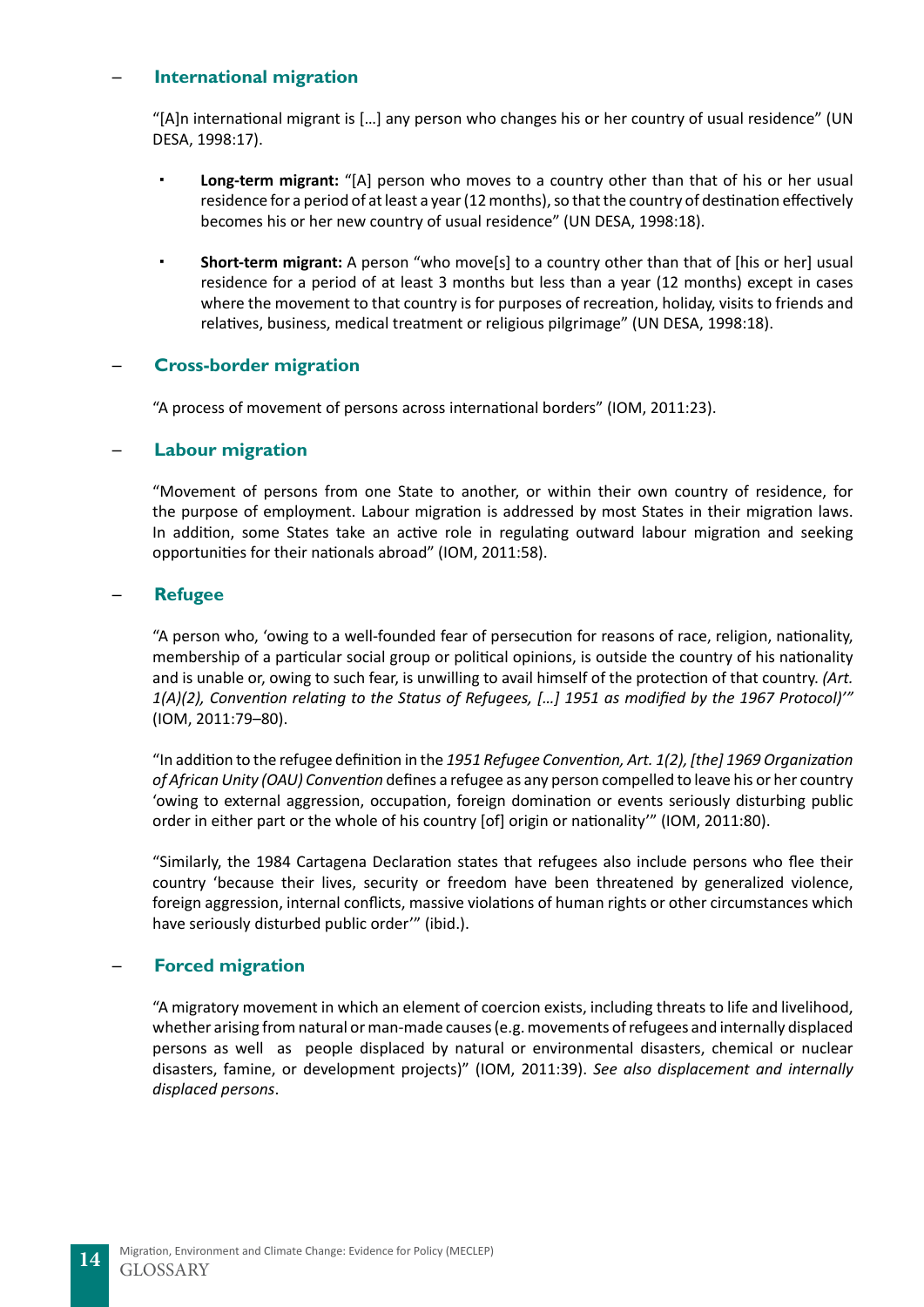## <span id="page-14-0"></span>─ **Governance of migration**

"System of institutions, legal frameworks, mechanisms and practices aimed at regulating migration and protecting migrants. Used almost synonymously with the term 'migration management', although migration management is also sometimes used to refer to the narrow act of regulating cross-border movement at the state level" (IOM, 2011:43).

## ─ **Migration management**

"A term used to encompass numerous governmental functions within a national system for the orderly and humane management for cross-border migration, particularly managing the entry and presence of foreigners within the borders of the State and the protection of refugees and others in need of protection. It refers to a planned approach to the development of policy, legislative and administrative responses to key migration issues" (IOM, 2011:63). *See also governance of migration*.

## ─ **Mixed migration flows**

"Complex migratory population movements that include refugees, asylum-seekers, economic migrants and other migrants, as opposed to migratory population movements that consist entirely of one category of migrants" (IOM, 2011:63).

## ─ **Migration crisis**

Crises with migratory dimensions. "[T]erm that describes the complex and often large-scale migration flows and mobility patterns caused by a crisis which typically involve significant vulnerabilities for individuals and affected communities and generate acute and longer-term migration management challenges. A migration crisis may be sudden or slow in onset, can have natural or man-made causes, and can take place internally or across borders" (IOM, 2012c:1–2).

## **N Nomad**

"An individual, often a member of a group, who does not have a fixed place or residence and migrates from place to place, often searching for water, food, or grazing land" (IOM, 2011:67).

## **P Pastoralism**

"A livelihood strategy based on moving livestock to seasonal pastures primarily in order to convert grasses, forbs, tree-leaves, or crop residues into human food. The search for feed is however not the only reason for mobility; people and livestock may move to avoid various natural and/or social hazards, to avoid competition with others, or to seek more favorable conditions. Pastoralism can also be thought of as a strategy that is shaped by both social and ecological factors concerning uncertainty and variability of precipitation, and low and unpredictable productivity of terrestrial ecosystems" (IPCC, 2013:20).

## ─ **Pastoralist displacement**

"Internally displaced pastoralists are persons or communities who have lost access to their habitual pastoral living space as a result of or in order to avoid the impacts of conflict, violence, human rights violations, cattle rustling, natural or human-made disasters, or similar sudden onset events, as a result of drought, environmental degradation or similar slow onset processes, due to direct intervention by state or private actors, or due to a combination, sequence or accumulation of any of the aforementioned causes, and who have not crossed an internationally recognised state border" (Schrepfer and Caterina, 2014:20).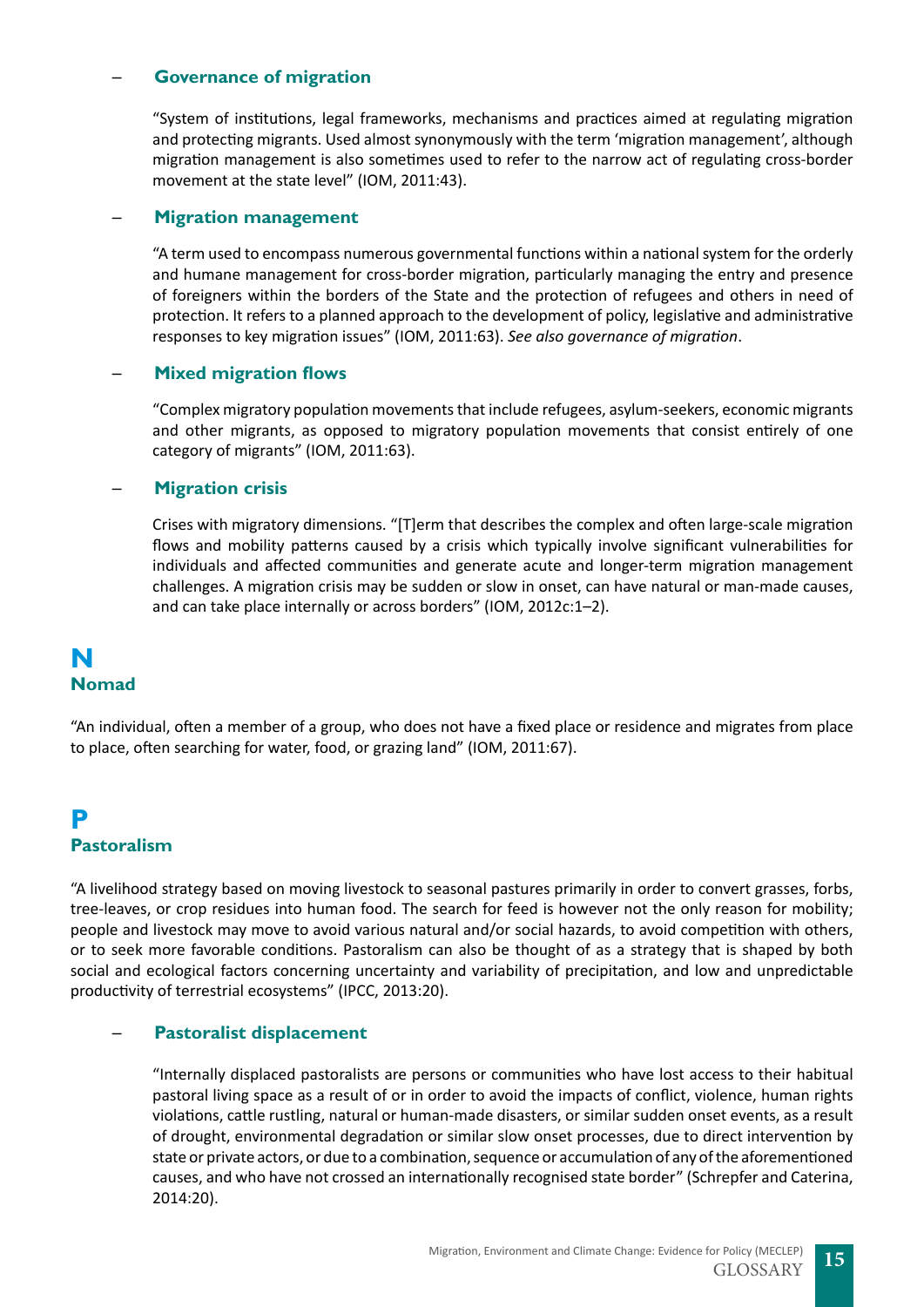## <span id="page-15-0"></span>─ **Pastoralist dropout**

"Dropping out of pastoralism is an economic failure, not primarily linked to external factors. Displacement is mainly caused by external factors and any ensuing economic stress is a result of it." "The terms 'drop-out' and 'internally displaced pastoralist' are often used interchangeably, but while there is an overlap, they are not synonymous. A pastoralist may drop out without having been displaced, and a displaced pastoralist may drop out following their displacement" (Schrepfer and Caterina, 2014:17).

## **R Relocation**

Permanent voluntary migration, with an emphasis on re-building livelihoods in another place (own definition). The World Bank defines it as "a process whereby a community's housing, assets, and public infrastructure are rebuilt in another location" (World Bank, 2010:77). Others have emphasized other dimensions in defining relocation as the "permanent (or long-term) movement of a community (or a significant part of it) from one location to another, in which important characteristics of the original community, including its social structures, legal and political systems, cultural characteristics and worldviews are retained: the community stays together at the destination in a social form that is similar to the community of origin" (Campbell, 2010:58–59).

## ─ **Planned relocation: Categories of planned relocation in the context of climate change**

"There are several different sub-categories of people who may need to be relocated as a result of the effects of climate change, including:

- people who need to be relocated from areas prone to sudden-onset natural disasters which are increasing in severity and intensity as a result of climate change (e.g. flood areas);
- people who need to be relocated because their livelihoods are threatened by slow-onset effects of climate change (e.g. increasing drought frequency, salinization of water resulting from sea level rise);
- people who need to be relocated because their lands are needed for mitigation measures (e.g. expansion of forests as carbon sinks) or adaptation projects (e.g. water reservoirs ); and
- people who need to be relocated because their country or parts of their country could become unsuitable for habitation or supporting livelihoods related to the negative effects of climate change (e.g. small island states facing sea level rise)" (Ferris, 2013:32).

## **Resettlement**

"The relocation and integration of people (refugees, internally displaced persons, etc.) into another geographical area and environment, usually in a third country" (IOM, 2011:85). The focus can be on the individual, not necessarily communities as in relocation. In the context of environmental and climate change, the movement of individuals or communities to a designated site. "In the refugee context, the transfer of refugees from the country in which they have sought refuge to another State that has agreed to admit them. The refugees will usually be granted asylum or some other form of long-term resident rights and, in many cases, will have the opportunity to become naturalized" (ibid.).

#### ─ **Forced resettlement/relocation**

"Involuntary transfer of individuals or groups within the jurisdiction of a State away from their normal residence as part of a government policy" (IOM, 2011:39).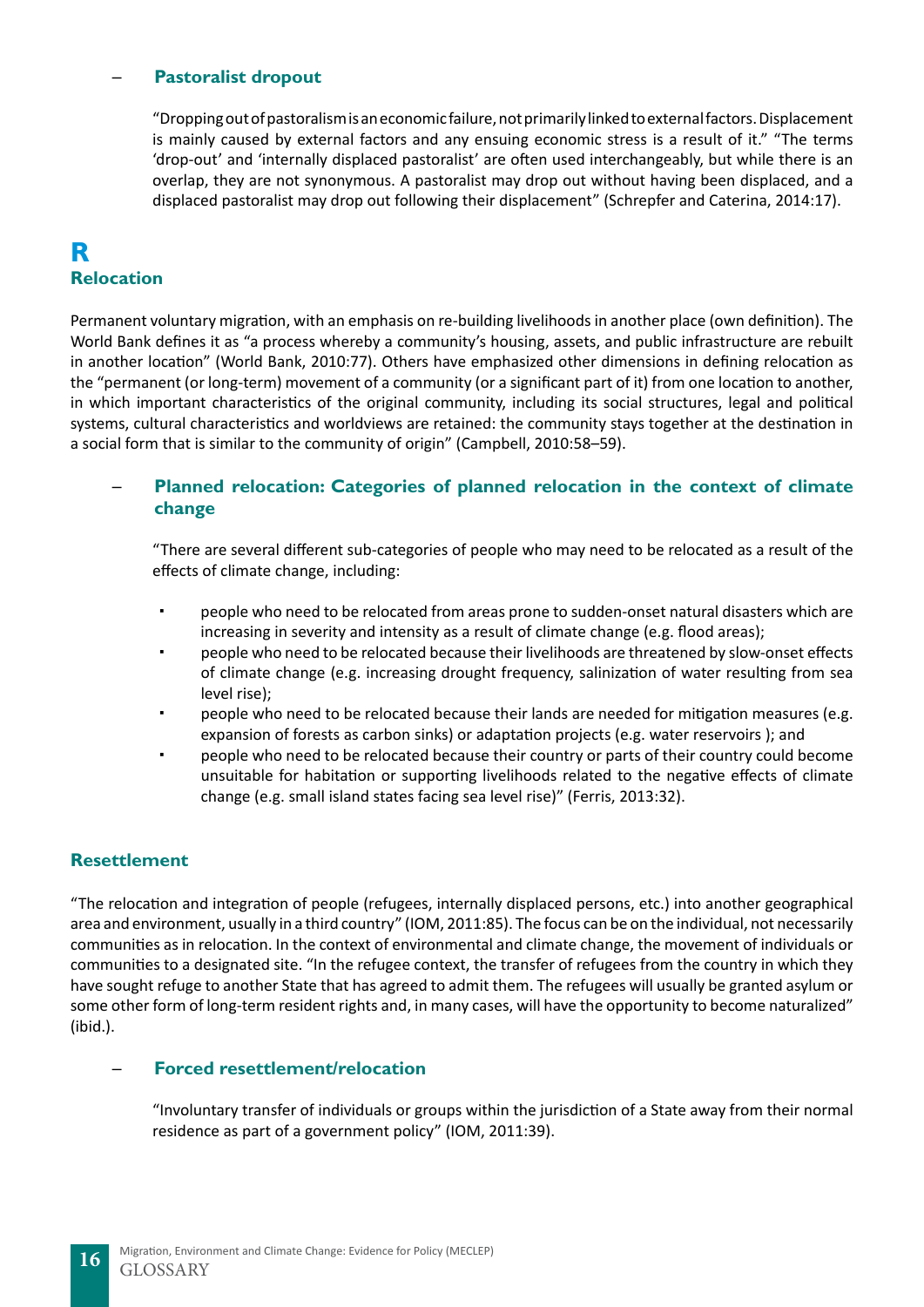## <span id="page-16-0"></span>**Retreat (Retreat, Accommodation, Protection)**

"[A]daptive measures in response to sea level rise […]:

- *• Retreat:* Abandonment of land and structures in vulnerable areas, and resettlement of inhabitants.
- *• Accommodation:* Continued occupancy and use of vulnerable areas.
- *• Protection:* Defense of vulnerable areas, especially population centers, economic activities, and natural resources" (IPCC, 1990:146–147).

## **S**

## **Solution (for evacuees and IDPs)**

"A result through which evacuees and other internally displaced persons no longer have specific assistance needs linked to their displacement, and can enjoy their human rights without discrimination due to their displacement. This can be achieved through: 1) sustainable reintegration at the place of origin ('return'), 2) sustainable local integration in areas where evacuees have taken refuge ('local integration'), or 3) sustainable settlement in another part of the country ('relocation')" (IOM, 2014:12).

## **T Trapped populations**

"[P]opulations who do not migrate, yet are situated in areas under threat, […] at risk of becoming 'trapped' [or having to stay behind], where they will be more vulnerable to environmental shocks and impoverishment." This applies in particular to poorer households who may not have the resources to move and whose livelihoods are affected by environmental change (Foresight, 2011:25).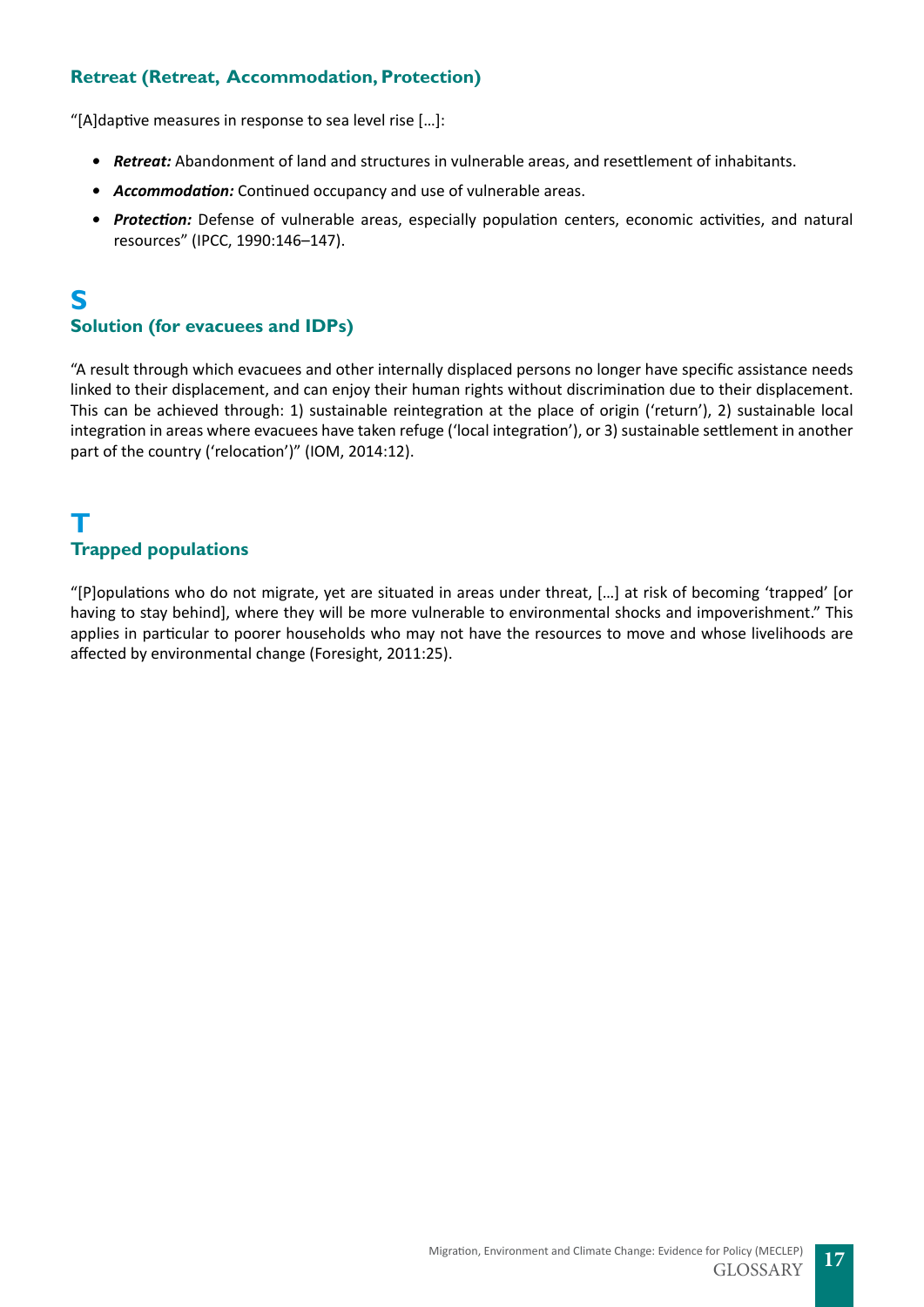# <span id="page-17-0"></span>**Environment and climate change terminology relevant to mobility**

## **A Adaptation (linked to migration)**

"In human systems, the process of adjustment to actual or expected climate and its effects, in order to moderate harm or exploit beneficial opportunities" (IPCC 2012b:3).

"Migration and mobility are adaptation strategies in all regions of the world that experience climate variability" (IPCC, 2014:2). Adaptation in this context of mobility is understood in broad terms, so as to include forced and voluntary migration, internal and cross-border migration, positive and negative impacts of environmental degradation and climate change on migration, displacement and planned relocation. Adapting to broader environmental events, such as natural disasters, including geophysical events such as earthquakes and tsunamis, and man-made disasters is included in the definition. *See also coping, resilience and disaster risk reduction*.

## ─ **Autonomous adaptation**

"Adaptation in response to experienced climate and its effects, without planning explicitly or consciously focused on addressing climate change. Also referred to as spontaneous adaptation" (IPCC, 2013:3).

## ─ **Community-based adaptation**

"Local, community-driven adaptation. Community-based adaptation focuses attention on empowering and promoting the adaptive capacity of communities. It is an approach that takes context, culture, knowledge, agency, and preferences of communities as strengths" (IPCC, 2013:7). *See also "in situ" adaptation*.

## ─ **Ecosystem-based adaptation**

"[T]he use of biodiversity and ecosystem services as part of an overall adaptation strategy to help people to adapt to the adverse effects of climate change. Ecosystem-based adaptation uses the range of opportunities for the sustainable management, conservation, and restoration of ecosystems to provide services that enable people to adapt to the impacts of climate change. It aims to maintain and increase the resilience and reduce the vulnerability of ecosystems and people in the face of the adverse effects of climate change. Ecosystem-based adaptation is most appropriately integrated into broader adaptation and development strategies" (Secretariat of the Convention on Biological Diversity, 2009:41).

## "In situ" adaptation

Adaptation in the place where environmental degradation and climate change effects occur. *See also community-based adaptation*.

## ─ **Maladaptation**

Maladaptation is a process that directly results in increased vulnerability to climate variability and change, and/or significantly undermines capacities or opportunities for present and future adaptation.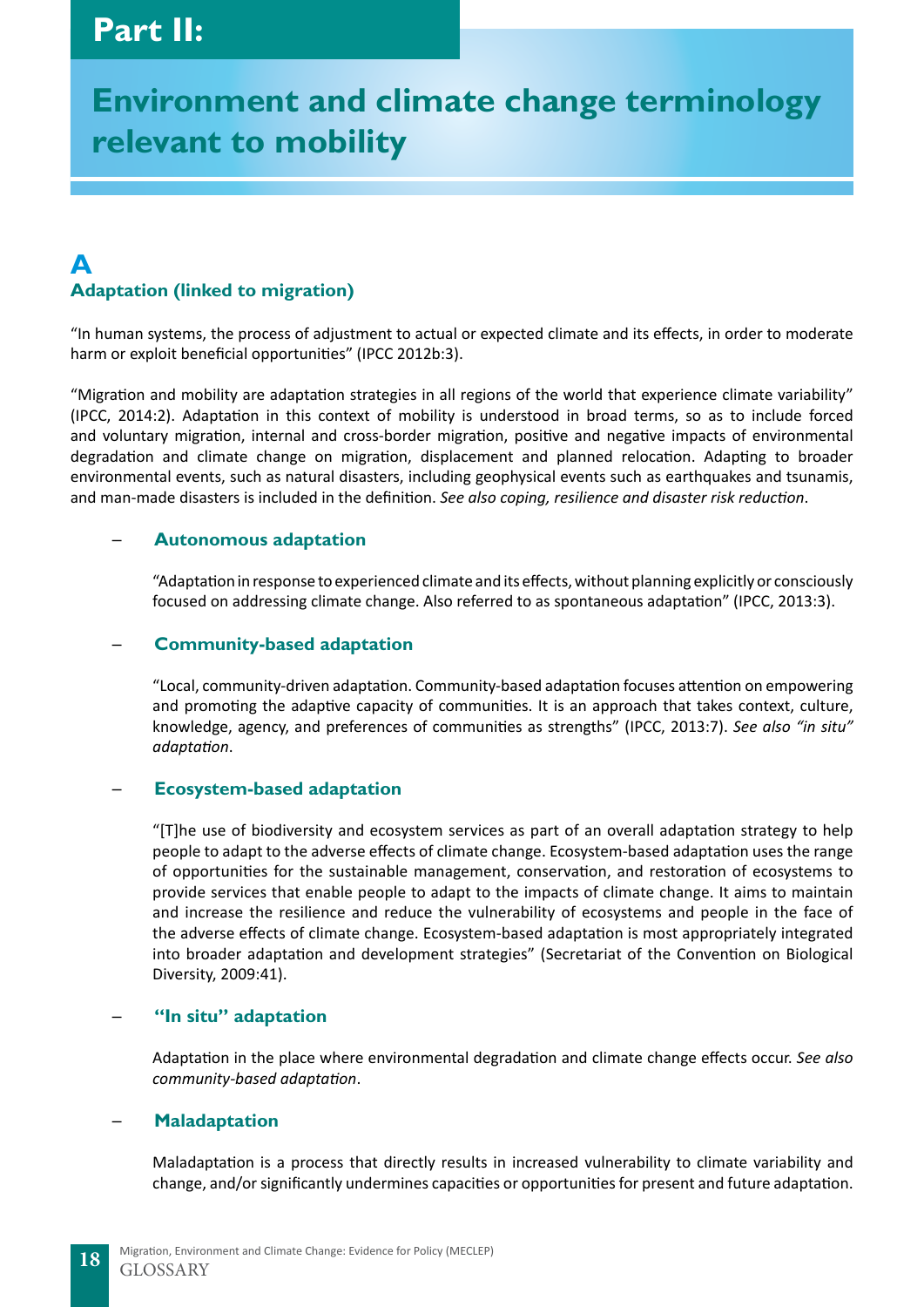<span id="page-18-0"></span>More specifically, maladaptation refers to initiatives, such as policy, plan or project initiatives, initially designed for adaptation but that are actually at high risk of inducing adverse effects either on the system in which it is developed, or on another connected system, or both. Adverse effects can be environmental, sociocultural, institutional and/or economic, and they result from the insufficient consideration of the future impacts of climate change and related uncertainty in the design phase of the initiative (Magnan et al., forthcoming).

## **Adaptive capacity**

"[A]daptive capacity refers to the ability to anticipate and transform structure, functioning, or organization to better survive hazards" (IPCC, 2012a:72).

This definition underlines the need for access to resources to be able to move in the context of climate change, as well as other characteristics that play a role in the decision to migrate. Indeed, age, gender, cultural and ethnic belongings, marital status, education and migration history will most likely also play a role (Foresight, 2011; Warner et al., 2012).

## **C Climate change**

"[A] change of climate which is attributed directly or indirectly to human activity that alters the composition of the global atmosphere and which is in addition to other natural climate variability that has been observed over comparable time periods" (UN Framework Convention on Climate Change, 1992. Article 1).

## **Coping**

"The use of available skills, resources, and opportunities to address, manage, and overcome adverse conditions, with the aim of achieving basic functioning of people, institutions, organizations, and systems in the short to medium term" (IPCC, 2013:8). *See also resilience*.

## ─ **Coping capacity**

"The ability of people, institutions, organizations, and systems, using available skills, values, beliefs, resources, and opportunities, to address, manage, and overcome adverse conditions in the short to medium term" (IPCC, 2013:8).

## **D Deforestation**

"Conversion of forest to non-forest" (IPCC, 2013:9).

## **Desertification**

"[L]and degradation in arid, semi-arid and dry sub-humid areas resulting from various factors, including climatic variations and human activities" (UNCCD, 1994. Article 1). **Land degradation** is the "reduction or loss […] of the biological or economic productivity and complexity of rainfed cropland, irrigated cropland, or range, pasture, forest and woodlands resulting from land uses or from a process or combination of processes, including processes arising from human activities and habitation patterns, such as (i) soil erosion caused by wind and/or water; (ii) deterioration of the physical, chemical and biological, or economic properties of soil; and (iii) long-term loss of natural vegetation" (UNCCD, 1994. Article 1).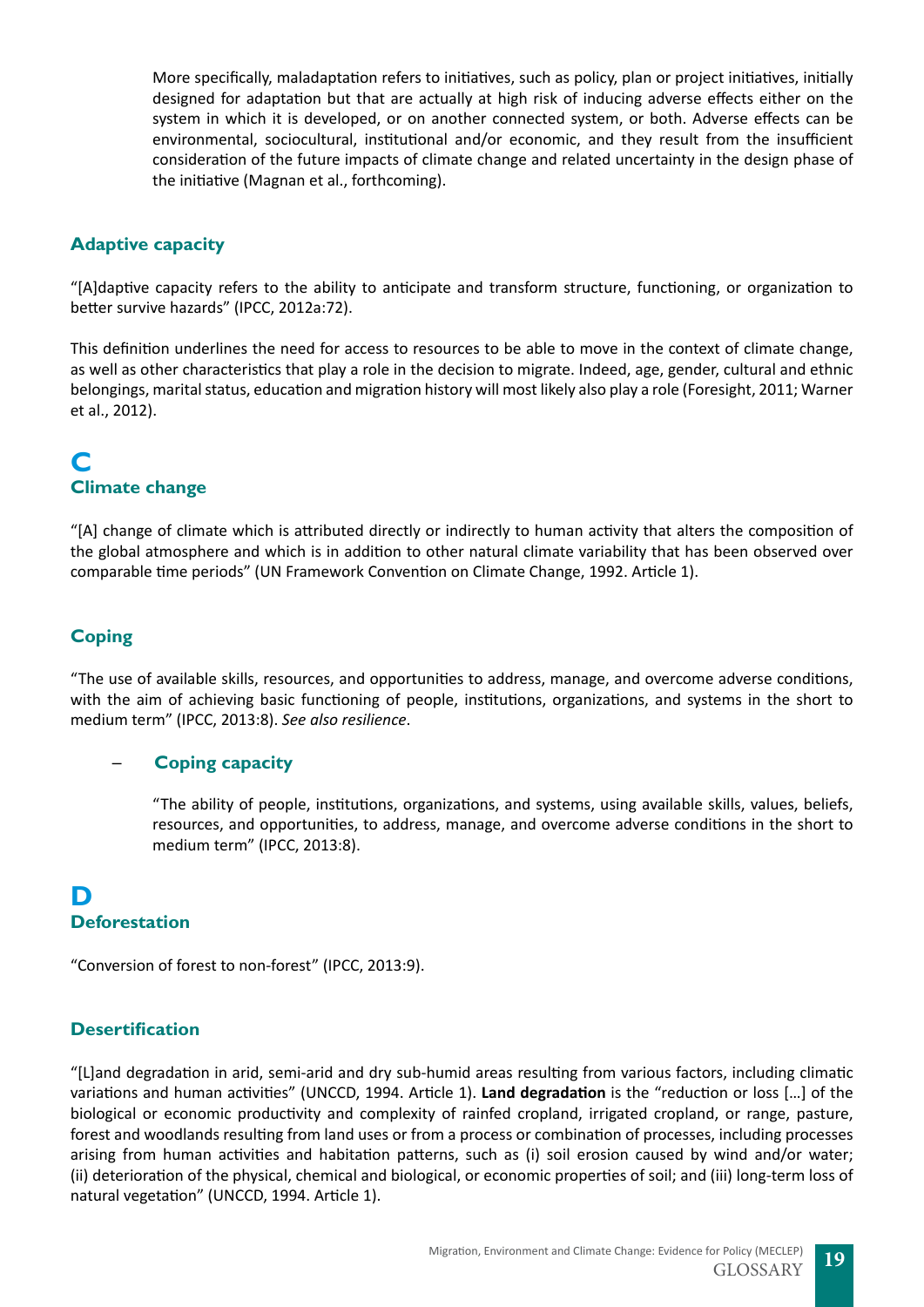## <span id="page-19-0"></span>**Disaster**

"A serious disruption of the functioning of a community or a society involving widespread human, material, economic or environmental losses and impacts, which exceeds the ability of the affected community or society to cope using its own resources" (UNISDR, 2009).

## ─ **Natural disaster**

Natural disasters are divided into five subgroups:

- "**Biological disasters:** Insect infestations, epidemics and animal attacks […]
- **Geophysical disasters:** Earthquakes and tsunamis, volcanic eruptions, dry mass movements (avalanches, landslides, rockfalls and subsidence of geophysical origin)
- **Climatological disasters:** Droughts (with associated food insecurities), extreme temperatures and wildfires
- **Hydrological disasters:** Floods (including waves and surges), wet mass movements (avalanches, landslides, rockfalls and subsidence of hydrological origin)
- **Meteorological disasters:** Storms (divided into nine sub-categories)" (Emergency Events Database (EM-DAT), cited in IFRC, 2013:225–226).

## **Disaster risk reduction (DRR)**

"The concept and practice of reducing disaster risks through systematic efforts to analyse and manage the causal factors of disasters, including through reduced exposure to hazards, lessened vulnerability of people and property, wise management of land and the environment, and improved preparedness for adverse events" (UNISDR, 2009).

## **Disaster risk management (DRM)**

"The systematic process of using administrative directives, organizations, and operational skills and capacities to implement strategies, policies and improved coping capacities in order to lessen the adverse impacts of hazards and the possibility of disaster" (UNISDR, 2009).

## **Drought**

"[T]he naturally occurring phenomenon that exists when precipitation has been significantly below normal recorded levels, causing serious hydrological imbalances that adversely affect land resource production systems" (UNCCD,1994. Article 1).

## **E**

## **Early warning system**

"The set of capacities needed to generate and disseminate timely and meaningful warning information to enable individuals, communities and organizations threatened by a hazard to prepare and to act appropriately in order to reduce the possibility of harm or loss" (IOM, 2014:10).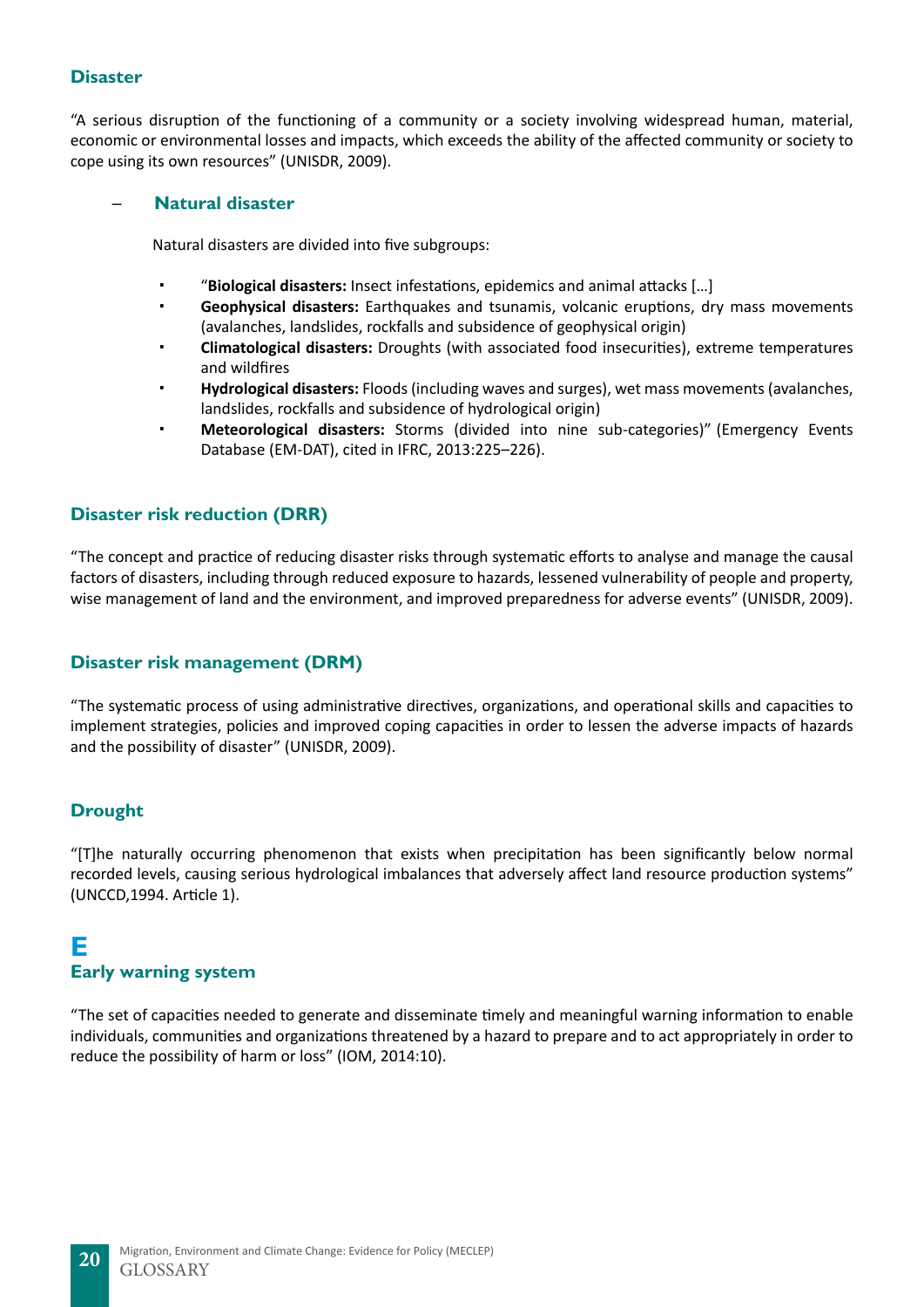## <span id="page-20-0"></span>**Environmental change**

"[C]hanges in the physical and biogeochemical environment, over a large scale, either caused naturally or influenced by human activities" (Foresight, 2011:50) (including industrial accidents), either through fast-onset or slow-onset events. As ecosystem services and exposure to hazard are important drivers of migration, "global environmental change will affect the risk calculations involved in moving and people's decisions to stay or move from their settlements" (ibid.). Environmental change thus affects the environmental drivers of migration (Foresight, 2011). Environmental change includes both environmental degradation and climate change. *See also global environmental change*.

## **Environmental degradation**

"The reduction of the capacity of the environment to meet social and ecological objectives and needs. […] Degradation of the environment can alter the frequency and intensity of natural hazards and increase the vulnerability of communities. The types of human-induced degradation are varied and include land misuse, soil erosion and loss, desertification, wildland fires, loss of biodiversity, deforestation, mangrove destruction, land, water and air pollution, climate change, sea level rise and ozone depletion" (UNISDR, 2009).

## **Exposure**

"The presence of people, livelihoods, species or ecosystems, environmental services and resources, infrastructure, or economic, social, or cultural assets in places that could be adversely affected" (IPCC, 2013:12) by environmental and climate change impacts.

## **Extreme weather event/Extreme climate event**

"An extreme weather event is an event that is rare at a particular place and time of year. Definitions of rare vary, but an extreme weather event would normally be as rare as or rarer than the 10th or 90th percentile of a probability density function estimated from observations. By definition, the characteristics of what is called extreme weather may vary from place to place in an absolute sense" (IPCC, 2013:13).

"The distinction between extreme weather events and extreme climate events is not precise, but is related to their specific time scales:

- An **extreme weather event** is typically associated with changing weather patterns, that is, within time frames of less than a day to a few weeks.
- An **extreme climate event** happens on longer time scales. It can be the accumulation of several (extreme or non-extreme) weather events (e.g., the accumulation of moderately below average rainy days over a season leading to substantially below-average cumulated rainfall and drought conditions)" (IPCC, 2012a:117).

"For simplicity, both extreme weather and extreme climate events are referred to collectively as 'climate extremes'" (IPCC, 2012a:557).

"Extreme events are often but not always associated with disaster. This association will depend on the particular physical, geographic, and social conditions that prevail. […] Non-extreme physical events also can and do lead to disasters where physical or societal conditions foster such a result" (IPCC, 2012a:31).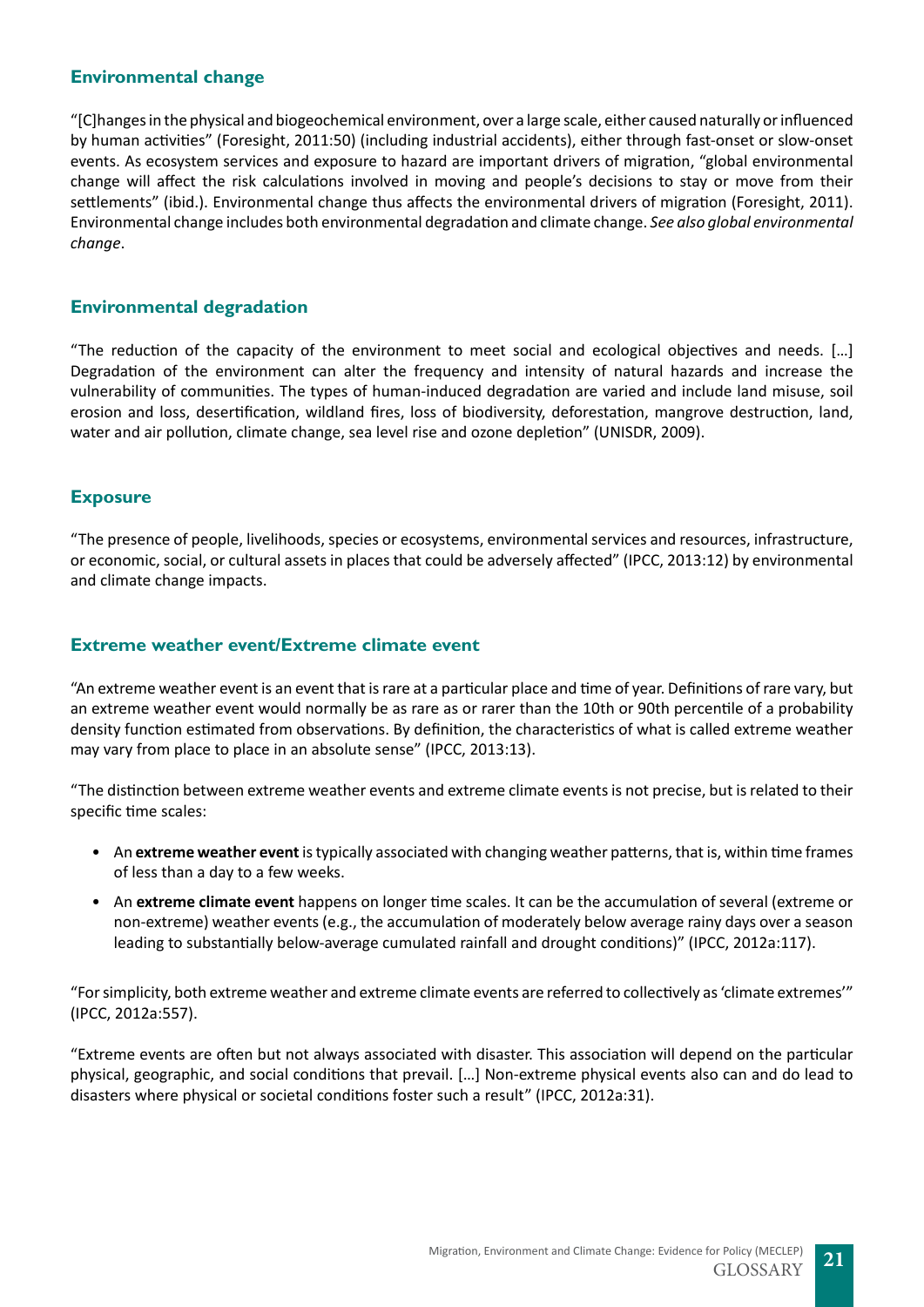## <span id="page-21-0"></span>**F Flood**

"The overflowing of the normal confines of a stream or other body of water, or the accumulation of water over areas not normally submerged. Floods include river (fluvial) floods, flash floods, urban floods, pluvial floods, sewer floods, coastal floods, and glacial lake outburst floods" (IPCC, 2013:13).

## **Food security**

"A state that prevails when people have secure access to sufficient amounts of safe and nutritious food for normal growth, development, and an active and healthy life" (IPCC, 2013:13).

## **G Global Environmental Change (GEC)**

"[I]ncludes changes in the physical and biogeochemical environment, either caused naturally or influenced by human activities such as deforestation, fossil fuel consumption, urbanization, land reclamation, agricultural intensification, freshwater extraction, fisheries over-exploitation and waste production" (GECAFS, n.d.). *See also environmental change*.

## **H Hazard**

"A dangerous phenomenon, substance, human activity or condition that may cause loss of life, injury or other health impacts, property damage, loss of livelihoods and services, social and economic disruption, or environmental damage" (UNISDR, 2009).

## ─ **Natural hazard**

"Natural process or phenomenon that may cause loss of life, injury or other health impacts, property damage, loss of livelihoods and services, social and economic disruption, or environmental damage" (UNISDR, 2009).

## **Human security**

"A condition that is met when the vital core of human lives is protected, and when people have the freedom and capacity to live with dignity. In the context of climate change, the vital core of human lives includes the universal and culturally specific, material and non-material elements necessary for people to act on behalf of their interests, and to live with dignity" (IPCC, 2013:15).

There is robust evidence that poverty, discrimination of many kinds, and extreme natural and technological disasters undermine human security, which can be enhanced by actions to reduce vulnerability to climate change (Warner et al., 2014).

## **Humanitarian crisis**

"[A]n event or series of events which represents a critical threat to the health, safety, security or wellbeing of a community or other large group of people, usually over a wide area. Armed conflicts, epidemics, famine, natural disasters and other major emergencies may all involve or lead to a humanitarian crisis that extends beyond the mandate or capacity of any single agency.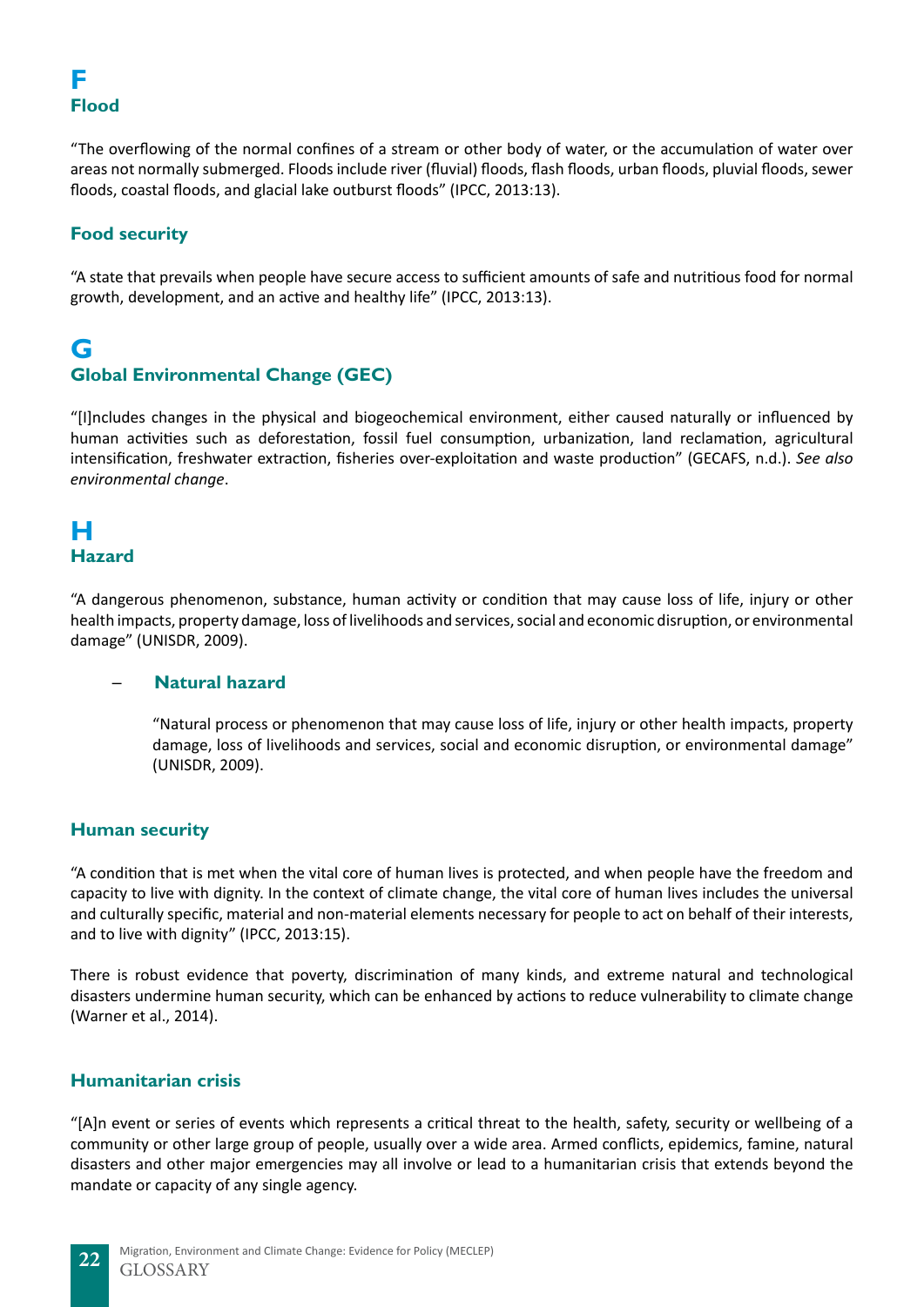<span id="page-22-0"></span>Humanitarian crises can be grouped under the following headings:

- Natural Disasters (earthquakes, floods, storms and volcanic eruptions).
- Man-made Disasters (conflicts, plane and train crashes, fires and industrial accidents).
- Complex Emergencies (when the effects of a series of events or factors prevent a community from accessing their basic needs, such as water, food, shelter, security or health care).

Such 'complex emergencies' are typically characterized by:

- extensive violence and loss of life;
- displacements of populations;
- widespread damage to societies and economies;
- the need for large-scale, multi-faceted humanitarian assistance;
- the hindrance or prevention of humanitarian assistance by political and military constraints;
- significant security risks for humanitarian relief workers in some areas" (Humanitarian Coalition, n.d.).

## **L Livelihood**

"At the individual and household levels, vulnerability and resilience depend largely on people's livelihoods. Livelihoods comprise the capabilities, material and social assets, and activities required to sustain a means of living (Chambers and Conway, 1991). Livelihood options depend on available [human, social and financial] capital and on the [socioeconomic, natural] and political context in which people live. They determine how people occupy and use their environment; what options they are faced with in the face of hazards; what impacts they suffer from such hazards; and how effectively they recover" (IOM, 2013:14; IPCC, 2013:18).

## **Loss and Damage**

"[L]oss and damage associated with the adverse effects of climate change, including impacts related to extreme weather events and slow onset events" (UNFCCC, 2011: paragraph 25).

The two terms are treated largely synonymous in UNFCCC documents (UNFCCC, 2013), therefore the following distinction is recommended:

**"'Damage'** is therefore the negative impacts that can be repaired or restored (such as windstorm damage to the roof of a building, or damage to a coastal mangrove forest from coastal surges which affect villages). While, **'[l]oss'**  is the negative impacts that cannot be repaired or restored (such as loss of geologic freshwater sources related to glacial melt or desertification, or loss of culture or heritage associated with potential population redistribution away from areas that become less habitable due to climate change)" (CDKN, 2012).

## **M Mitigation (of climate change)**

"Mitigation […] refers to the reduction of the rate of climate change via the management of its causal factors (the emission of greenhouse gases from fossil fuel combustion, agriculture, land use changes, cement production, etc.)" (IPCC, 2012a:36).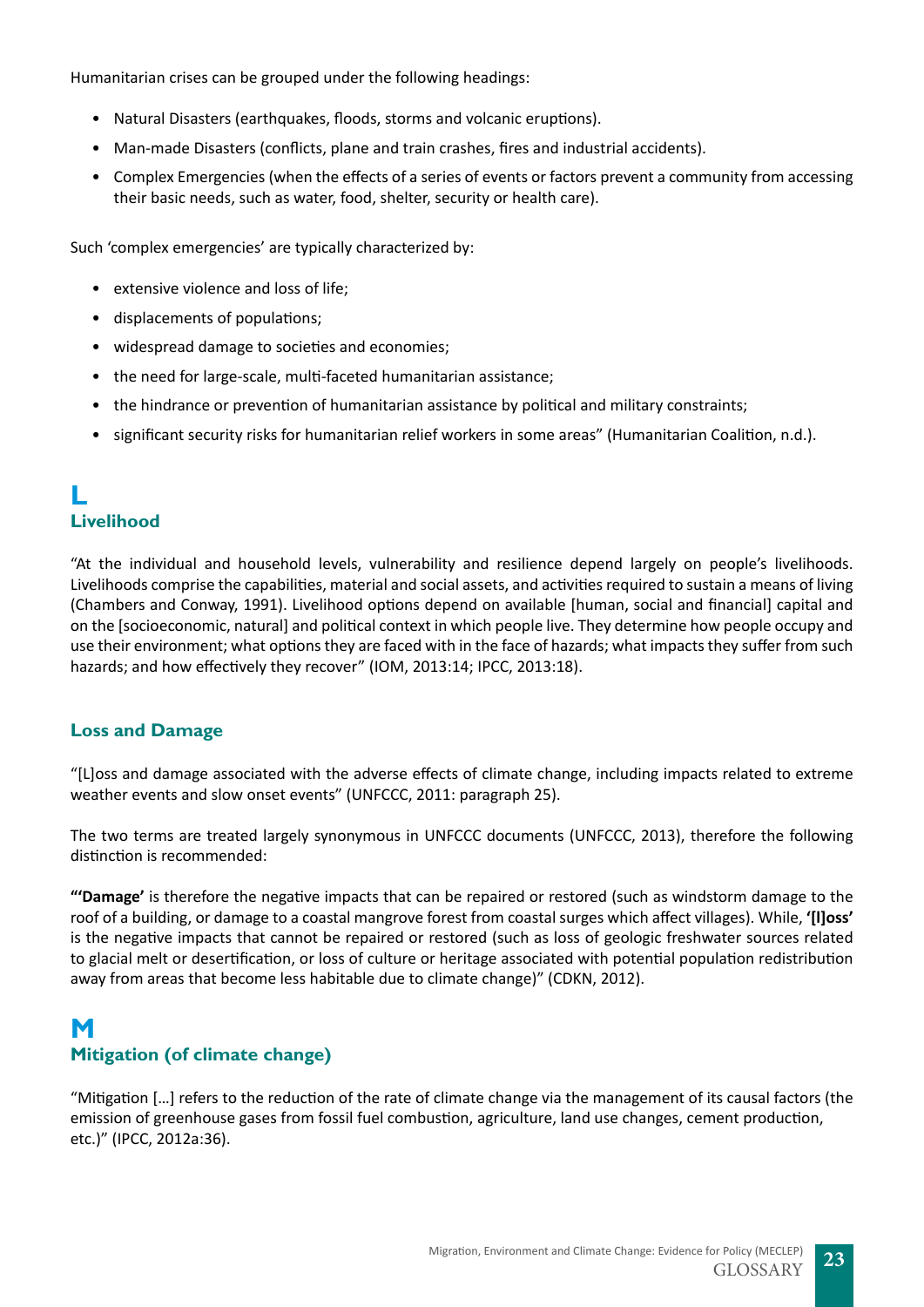## <span id="page-23-0"></span>─ **Mitigation (of disaster risk and disaster)**

"The lessening of the potential adverse impacts of physical hazards (including those that are humaninduced) through actions that reduce hazard, exposure, and vulnerability" (IPCC, 2013:19).

## **N National adaptation plans (NAPs)**

"[A] means of identifying medium- and long-term adaptation needs and developing and implementing strategies and programmes to address those needs. It is a continuous, progressive and iterative process which follows a country-driven, gender-sensitive, participatory and fully transparent approach" (UNFCCC, 2014a).

## ─ **National adaptation programmes of action (NAPAs)**

"[A] process for Least Developed Countries (LDCs) to identify priority activities that respond to their urgent and immediate needs to adapt to climate change – those for which further delay would increase vulnerability and/or costs at a later stage" (UNFCCC, 2014b).

## **P Protection**

"'The concept of protection encompasses all activities aimed at ensuring full respect for the rights of the individual in accordance with the letter and the spirit of the relevant bodies of law, i.e. human rights law, international humanitarian law and refugee law. Human rights and humanitarian organizations must conduct these activities in an impartial manner (not on the basis of race, national or ethnic origin, language or gender)' (Inter-Agency Standing Committee)" (IOM, 2011:75).

"Protection given to a person or a group by an organization, in keeping with a mandate conferred either by international instruments, in application of customary international law, or by the activities of the organization. Such protection has as its aim to ensure respect for rights identified in such instruments as: *1951 Refugee Convention, 1949 Geneva Conventions*, and *1977 Protocols*, right of initiative of the International Committee of the Red Cross, de facto protection by the International Organization for Migration, International Labour Organization Conventions and human rights instruments" (ibid.).

## **R Resilience**

"The ability of a system and its component parts to anticipate, absorb, accommodate, or recover from the effects of a hazardous event in a timely and efficient manner, including through ensuring the preservation, restoration, or improvement of its essential basic structures and functions" (IPCC, 2012a:5).

## **Risk**

"The potential for consequences where something of human value (including humans themselves) is at stake and where the outcome is uncertain. Risk is often represented as probability of occurrence of hazardous events or trends multiplied by the consequences if these events occur" (IPCC, 2013:23).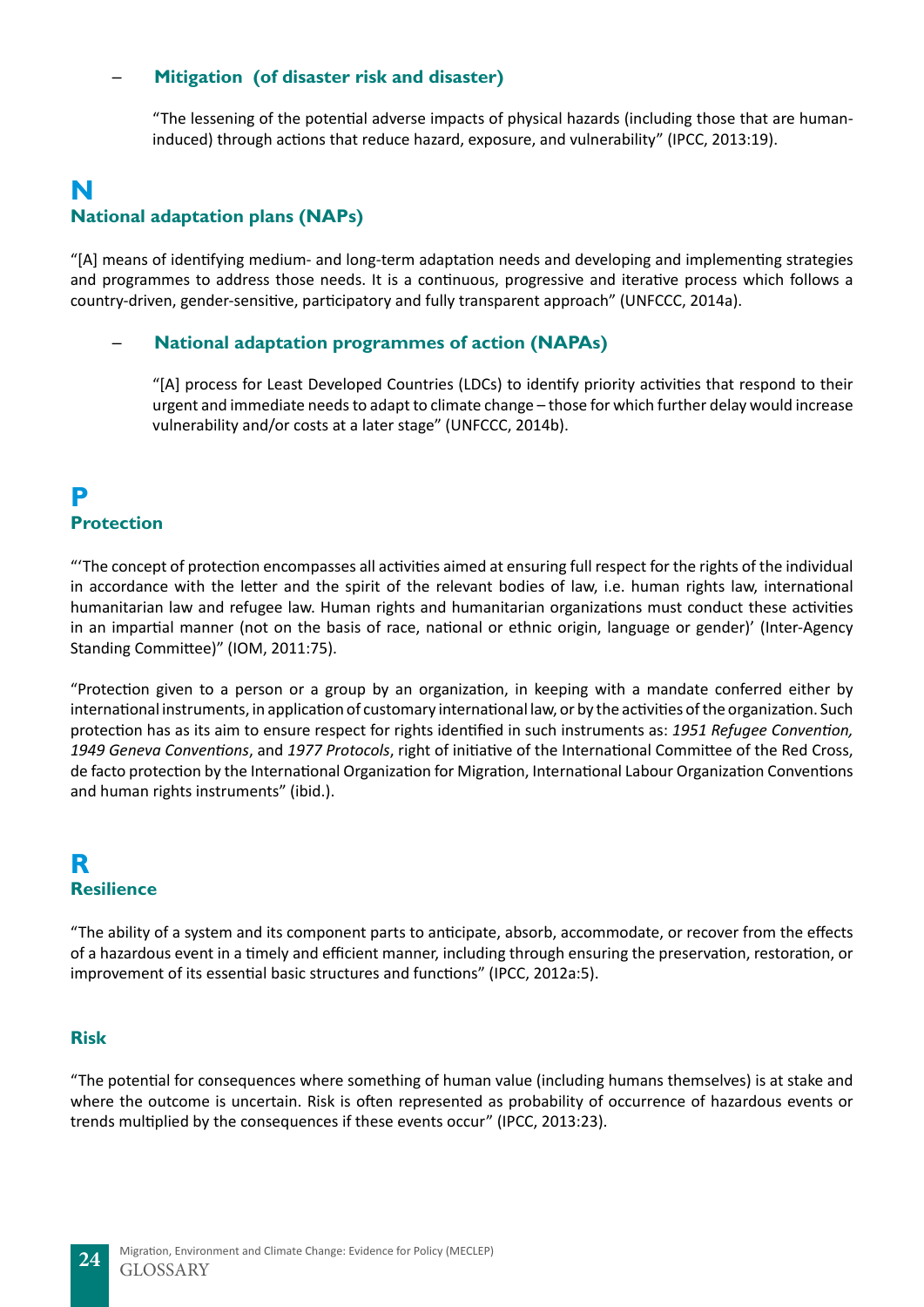## <span id="page-24-0"></span>**Risk management**

"The plans, actions, or policies implemented to reduce the likelihood and/or consequences of risks or to respond to consequences [of climate change impacts or extreme weather events]" (IPCC, 2013:23; see also Warner et al., 2014).

## **S Slow-onset event**

"Including sea level rise, increasing temperatures, ocean acidification, glacial retreat and related impacts, salinization, land and forest degradation, loss of biodiversity and desertification" (UNFCCC, 2011).

## **Survival**

The act or fact of surviving (Concise Oxford English Dictionary, 2002), especially under adverse or unusual circumstances, such as in this context of natural and man-made disasters, including floods, storms, earthquakes, volcano eruptions and man-made disasters, but also slow-onset events.

## **T Transformation**

"A change in the fundamental attributes of a system, often based on altered paradigms, goals, or values. Transformations can occur in technological or biological systems, financial structures, and regulatory, legislative, or administrative regimes" (IPCC, 2013:27).

## **V Vulnerability**

"The propensity or predisposition to be adversely affected. Vulnerability encompasses a variety of concepts including sensitivity or susceptibility to harm and lack of capacity to cope and adapt" (IPCC, 2013:28).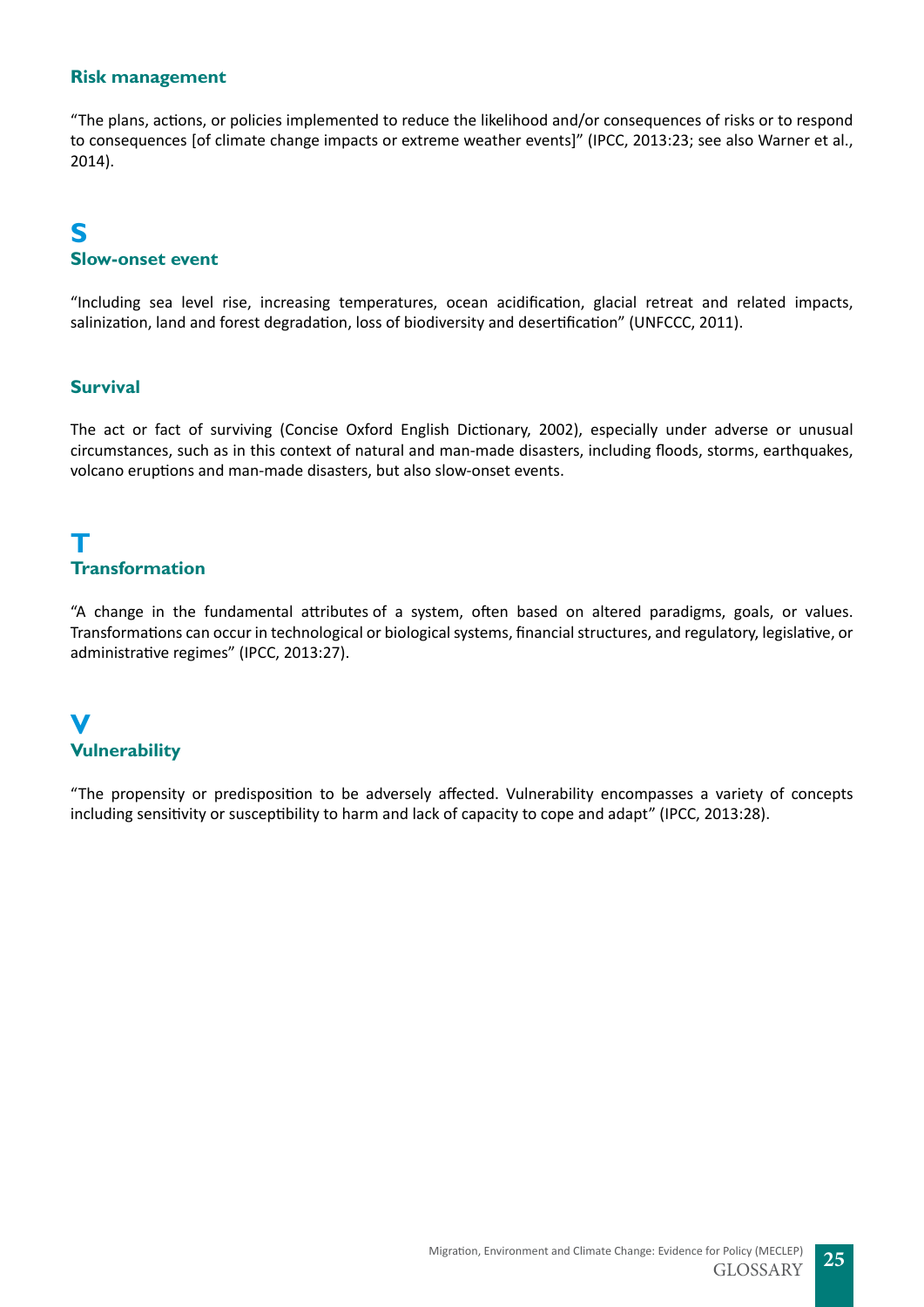# **References**

#### **Asian Development Bank (ADB)**

2012 *Addressing Climate Change and Migration in Asia and the Pacific: Final Report*. Asian Development Bank, Mandaluyong City. Available at [www.adb.org/publications/addressing-climate-change-and](http://www.adb.org/publications/addressing-climate-change-and-migration-asia-and-pacific)[migration-asia-and-pacific](http://www.adb.org/publications/addressing-climate-change-and-migration-asia-and-pacific) (accessed 21 May 2014).

#### **Campbell, J.**

2010 Climate-Induced Community Relocation in the Pacific: The Meaning and Importance of Land. In: *Climate Change and Displacement: Multidisciplinary Perspectives* (J. McAdam, ed.), pp. 57–79.

#### **Chambers, R. and G.R. Conway**

1991 Sustainable rural livelihoods: practical concepts for the 21st century. IDS Discussion Paper 296. Institute of Development Studies. Available at <www.ids.ac.uk/files/Dp296.pdf>.

#### **Climate and Development Knowledge Network (CDKN)**

2012 Feature - Loss and Damage: From Defining to Understanding to Action. CDKN Asia. Available at [http://cdkn.](http://cdkn.org/2012/09/loss-and-damage-from-defining-to-understanding-to-action/) [org/2012/09/loss-and-damage-from-defining-to-understanding-to-action/](http://cdkn.org/2012/09/loss-and-damage-from-defining-to-understanding-to-action/) (accessed 20 May 2014).

#### **Concise Oxford English Dictionary**

2002 Pearsal, J. (ed.) Tenth Revised Edition. Oxford University Press, New York.

#### **European Commission**

2013 Climate change, environmental degradation, and migration. Commission Staff Working Document accompanying the document Communication from the Commission to the European Parliament, the Council, the European Economic and Social Committee and the Committee of the Regions: An EU Strategy on adaptation to climate change. SWD (2013) 138 final. European Commission, Brussels. Available at [http://ec.europa.eu/clima/policies/adaptation/what/docs/swd\\_2013\\_138\\_en.pdf](http://ec.europa.eu/clima/policies/adaptation/what/docs/swd_2013_138_en.pdf).

#### **Ferris, E.**

- 2011 Planned relocations, disasters and climate change. Conference on Climate Change and Migration in the Asia-Pacific: Legal and Policy Responses, Sydney, 10-11 November 2011. Available at [www.](www.brookings.edu/~/media/research/files/papers/2011/11/10%20relocation%20disasters%20cc%20ferris/1110_relocation_disasters_cc_ferris.pdf) [brookings.edu/~/media/research/files/papers/2011/11/10%20relocation%20disasters%20cc%20](www.brookings.edu/~/media/research/files/papers/2011/11/10%20relocation%20disasters%20cc%20ferris/1110_relocation_disasters_cc_ferris.pdf) ferris/1110 relocation disasters cc ferris.pdf (accessed 18 June 2014).
- 2013 Planned relocation and climate change. In: *Changing climates, moving people: Framing migration, displacement and planned relocation* (Warner, K. et al., eds.). UNU-EHS Publication Series, Policy Brief No. 8, June 2013. United Nations University Institute for Environment and Human Security (UNU-EHS), Bonn, pp. 31-36. Available at <www.ehs.unu.edu/file/get/11213.pdf>.

#### **Foresight**

2011 *Migration and Global Environmental Change*. Final Project Report. The Government Office for Science, London. Available at [www.gov.uk/government/publications/migration-and-global-environmental](www.gov.uk/government/publications/migration-and-global-environmental-change-future-challenges-and-opportunities)[change-future-challenges-and-opportunities](www.gov.uk/government/publications/migration-and-global-environmental-change-future-challenges-and-opportunities) (accessed 15 May 2014).

#### **Gemenne, F., P. Brücker and D. Ionesco (eds.)**

2012 *The State of Environmental Migration 2011*. Institute for Sustainable Development and International Relations (IDDRI) and International Organization for Migration (IOM), Paris. Available at [www.iddri.](www.iddri.org/Publications/The-State-of-Environmental-Migration-2011) [org/Publications/The-State-of-Environmental-Migration-2011](www.iddri.org/Publications/The-State-of-Environmental-Migration-2011) (accessed 21 May 2014).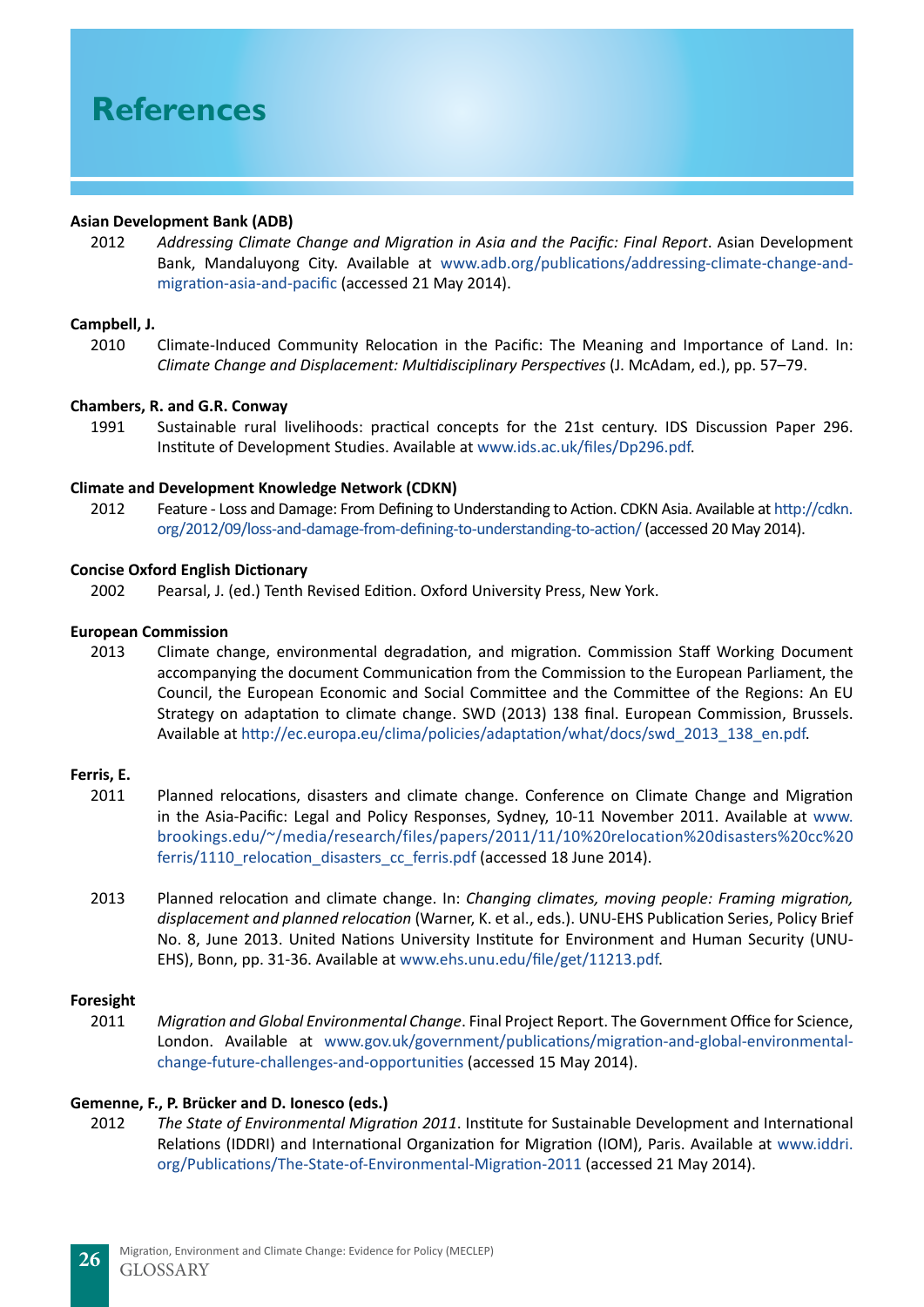## **Global Environmental Change and Food Systems (GECAFS)**

n.d. Glossary. Glossary & Acronyms. Available at <www.gecafs.org/glossary/index.html> (accessed 21 May 2014).

## **Hugo, G.**

1996 Environmental Concerns and International Migration. *International Migration Review* 30(1):105–131.

## **Humanitarian Coalition**

n.d. What is a Humanitarian Crisis? Info Portal, Factsheets. Available at [http://humanitariancoalition.ca/](http://humanitariancoalition.ca/info-portal/factsheets/what-is-a-humanitarian-crisis) [info-portal/factsheets/what-is-a-humanitarian-crisis](http://humanitariancoalition.ca/info-portal/factsheets/what-is-a-humanitarian-crisis) (accessed 24 July 2014).

## **Intergovernmental Panel on Climate Change (IPCC)**

- 1990 Coastal Zone Management. In: *Climate Change: The IPCC Response Strategies*. Report prepared for Intergovernmental Panel on Climate Change by Working Group III. pp. 133–159. Available at [www.](www.ipcc.ch/publications_and_data/publications_ipcc_first_assessment_1990_wg3.shtml) [ipcc.ch/publications\\_and\\_data/publications\\_ipcc\\_first\\_assessment\\_1990\\_wg3.shtml](www.ipcc.ch/publications_and_data/publications_ipcc_first_assessment_1990_wg3.shtml) (accessed 27 May 2014).
- 2012a *Managing the Risks of Extreme Events and Disasters to Advance Climate Change Adaptation*. A Special Report of Working Groups I and II of the Intergovernmental Panel on Climate Change. Cambridge University Press, Cambridge, and New York, NY, 582 p. Available at [www.ipcc-wg2.gov/SREX/](http://www.ipcc-wg2.gov/SREX/) (accessed 23 June 2014).
- 2012b Summary for Policymakers. In: *Managing the Risks of Extreme Events and Disasters to Advance Climate Change Adaptation*. A Special Report of Working Groups I and II of the Intergovernmental Panel on Climate Change. Cambridge University Press, Cambridge, UK, and New York, NY, USA, pp. 1–19. Available at [www.ipcc-wg2.gov/SREX/](http://www.ipcc-wg2.gov/SREX/) (accessed 15 May 2014).
- 2013 Glossary. In: *Climate Change 2014: Impacts, Adaptation, and Vulnerability. Annex II. Contribution of Working Group II to the Fifth Assessment Report of the Intergovernmental Panel on Climate Change*, Cambridge University Press, Cambridge and New York, NY. Available at [www.ipcc.ch/report/ar5/wg2/](www.ipcc.ch/report/ar5/wg2/ )  (accessed 14 May 2014).
- 2014 Human security. In: *Climate Change 2014: Impacts, Adaptation, and Vulnerability. Part A: Global and Sectoral Aspects. Contribution of Working Group II to the Fifth Assessment Report of the Intergovernmental Panel on Climate Change*, Cambridge University Press, Cambridge and New York, NY. Draft consulted on 14 May 2014.

#### **International Federation of Red Cross and Red Crescent Societies (IFRC)**

2013 *World Disasters Report 2013: Focus on technology and the future of humanitarian action*. International Federation of Red Cross and Red Crescent Societies, Geneva. Available at [http://worlddisastersreport.](http://worlddisastersreport.org/en/download/index.html) [org/en/download/index.html](http://worlddisastersreport.org/en/download/index.html).

#### **International Organization for Migration (IOM)**

- 2008 *Expert Seminar: Migration and the Environment*. International Dialogue on Migration No. 10, IOM, Geneva. Available at [http://publications.iom.int/bookstore/index.php?main\\_page=product\\_](http://publications.iom.int/bookstore/index.php?main_page=product_info&cPath=55&products_id=1278) [info&cPath=55&products\\_id=1278.](http://publications.iom.int/bookstore/index.php?main_page=product_info&cPath=55&products_id=1278)
- 2010 *Assessing the Evidence: Environment, Climate Change and Migration in Bangladesh*. IOM, Dhaka. Available at [http://publications.iom.int/bookstore/index.php?main\\_page=product\\_info&products\\_id=631](http://publications.iom.int/bookstore/index.php?main_page=product_info&products_id=631).
- 2011 *Glossary on Migration, 2nd Edition*. International Migration Law No. 25, IOM, Geneva. Available at http://publications.iom.int/bookstore/index.php?main\_page=product\_info&cPath=56&products [id=1380](http://publications.iom.int/bookstore/index.php?main_page=product_info&cPath=56&products_id=1380) (accessed 1 May 2014).
- 2012a *Climate Change, Environmental Degradation and Migration*. International Dialogue on Migration No. 18, IOM, Geneva. Available at [http://publications.iom.int/bookstore/index.php?main\\_page=product\\_](http://publications.iom.int/bookstore/index.php?main_page=product_info&cPath=55&products_id=1291) [info&cPath=55&products\\_id=1291.](http://publications.iom.int/bookstore/index.php?main_page=product_info&cPath=55&products_id=1291)
- 2012b What is CCCM? Camp Coordination and Camp Management. Global CCCM cluster, Publications, CCCM Brief. Available at [www.globalcccmcluster.org/system/files/publications/CCCM%20Brief\\_052012.pdf](www.globalcccmcluster.org/system/files/publications/CCCM%20Brief_052012.pdf )  (accessed 21 May 2014).
- 2012c IOM Migration Crisis Operational Framework. IOM Council Resolution MC/2355. IOM, Geneva. Available at [www.iom.int/files/live/sites/iom/files/About-IOM/governing-bodies/en/council/101/](www.iom.int/files/live/sites/iom/files/About-IOM/governing-bodies/en/council/101/MC_2355.pdf) [MC\\_2355.pdf](www.iom.int/files/live/sites/iom/files/About-IOM/governing-bodies/en/council/101/MC_2355.pdf) (accessed 22 May 2014).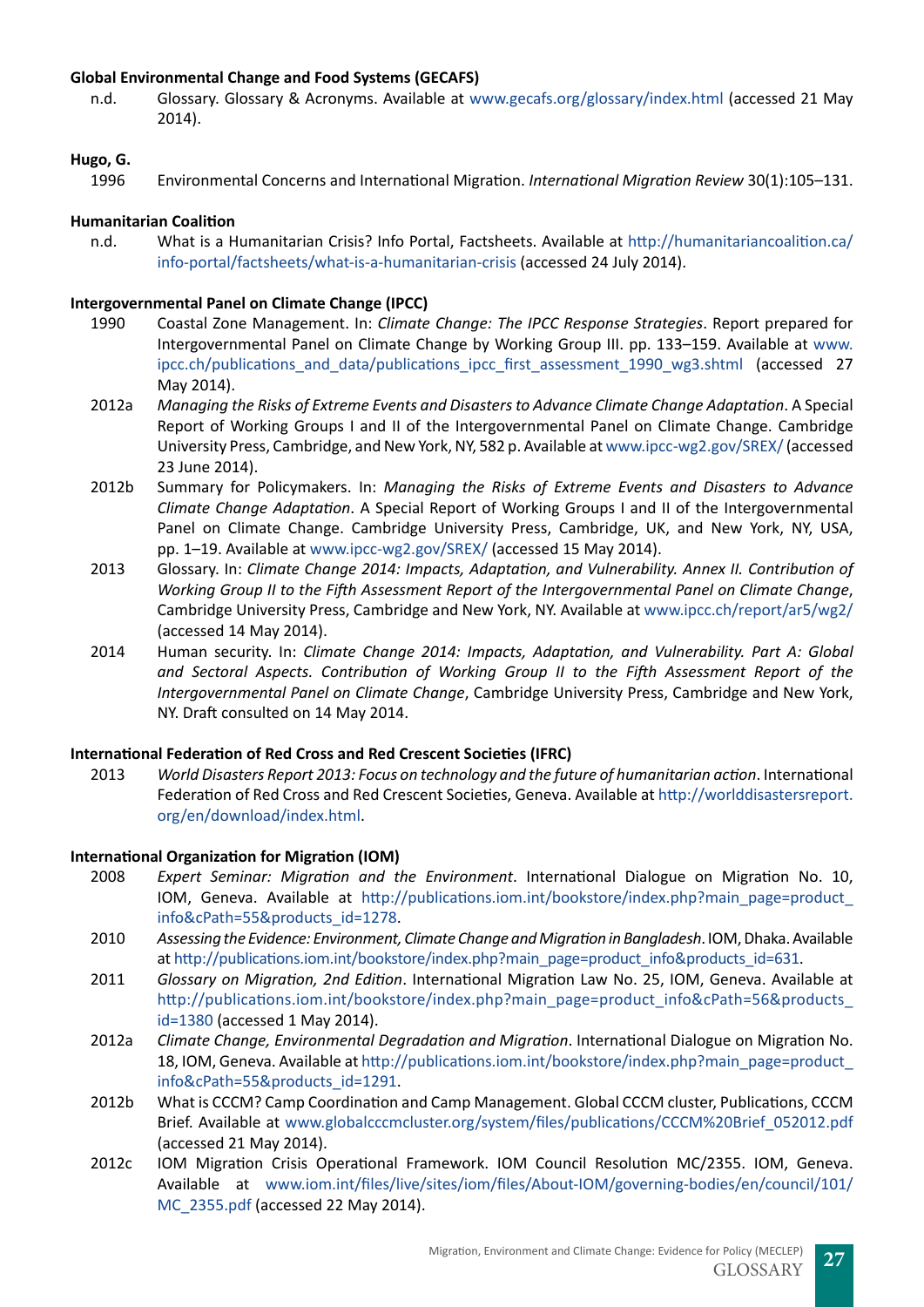- 2013 *Compendium of IOM Activities in Disaster Risk Reduction and Resilience*. IOM, Geneva. Available at [http://www.iom.int/files/live/sites/iom/files/What-We-Do/docs/IOM-DRR-Compendium-2013.pdf](http://www.iom.int/files/live/sites/iom/files/What-We-Do/docs/IOM-DRR-Compendium-2013.pdf )  (accessed 1 May 2014).
- 2014 *Comprehensive Guide for Planning Mass Evacuations in Natural Disasters (The MEND Guide)*. IOM, Geneva. Draft consulted on 23 April 2014.
- n.d. What we do. Camp Coordination and Camp Management. Global CCCM cluster. Available at [www.globalcccmcluster.org/about/what-we-do](http://www.globalcccmcluster.org/about/what-we-do) (accessed 21 May 2014).

#### **Laczko, F. and C. Aghazarm (eds.)**

2009 *Migration, Environment and Climate Change: Assessing the Evidence*. IOM, Geneva. Available at [http://publications.iom.int/bookstore/index.php?main\\_page=product\\_info&products\\_id=539](http://publications.iom.int/bookstore/index.php?main_page=product_info&products_id=539).

#### **Magnan, A., E.L.F. Schipper and F. Gemenne**

Reframing maladaptation to climate change (forthcoming).

#### **Martin, S.**

- 2009 Managing environmentally induced migration. In: *Migration, Environment and Climate Change: Assessing the Evidence* (F. Laczko and C. Aghazarm, eds.). IOM, Geneva, pp. 353–384. Available at [http://publications.iom.int/bookstore/index.php?main\\_page=product\\_info&products\\_id=539](http://publications.iom.int/bookstore/index.php?main_page=product_info&products_id=539).
- 2013 Environmental Change and Migration: What We Know. Migration Policy Institute Policy Brief, No. 2, September, Washington, D.C. Available at [www.migrationpolicy.org/pubs/Migration-](http://www.migrationpolicy.org/pubs/Migration-EnvironmentalChange.pdf)[EnvironmentalChange.pdf](http://www.migrationpolicy.org/pubs/Migration-EnvironmentalChange.pdf) (accessed 21 May 2014).

#### **Martin, S., S. Weerasinghe and A. Taylor (eds.)**

2014 Setting the Scene. In: *Humanitarian Crises and Migration: Causes, consequences and responses*. Routledge, Oxon and New York, pp. 3–27.

#### **Oliver-Smith, A. (ed.)**

2009 Introduction - Development-Forced Displacement and Resettlement: A Global Human Rights Crisis. In: *Development & Dispossession. The Crisis of Forced Displacement and Resettlement*. School for Advanced Research Advanced Seminar Series, School for Advanced Research Press Press, Santa Fé, pp. 3–23. Available at [https://sarweb.org/media/files/sar\\_press\\_development\\_and\\_dispossession\\_](https://sarweb.org/media/files/sar_press_development_and_dispossession_chapter_1.pdf) chapter 1.pdf (accessed 15 May 2014).

#### **Park, S.E. et al.**

2012 Informing adaptation responses to climate change through theories of transformation. *Global Environmental Change*, 22(1):115–126.

#### **Piguet, E. and F. Laczko (eds.)**

2014 *People on the Move in a Changing Climate: The Regional Impact of Environmental Change on Migration*. Global Migration Issues Vol.2. Springer, Dordrecht.

#### **Schensul, D. and D. Dodman**

2013 Populating Adaptation: Incorporating Population Dynamics in Climate Change Adaptation Policy and Practice. In: *The Demography of Adaptation to Climate Change* (G. Martine and D. Schensul, eds.). UNFPA, IIED and El Colegio de México, New York, London and Mexico City, pp. 1–23. Available at <www.unfpa.org/public/home/publications/pid/13218.>

#### **Schrepfer, N. and M. Caterina**

2014 *On the margin: Kenya's pastoralists. From displacement to solutions, a conceptual study on the internal displacement of pastoralists*. Internal Displacement Monitoring Centre, Châtelaine (Geneva). Available at [www.internal-displacement.org/assets/publications/2014/201403-af-kenya-on-the](http://www.internal-displacement.org/assets/publications/2014/201403-af-kenya-on-the-margin-en.pdf)[margin-en.pdf](http://www.internal-displacement.org/assets/publications/2014/201403-af-kenya-on-the-margin-en.pdf).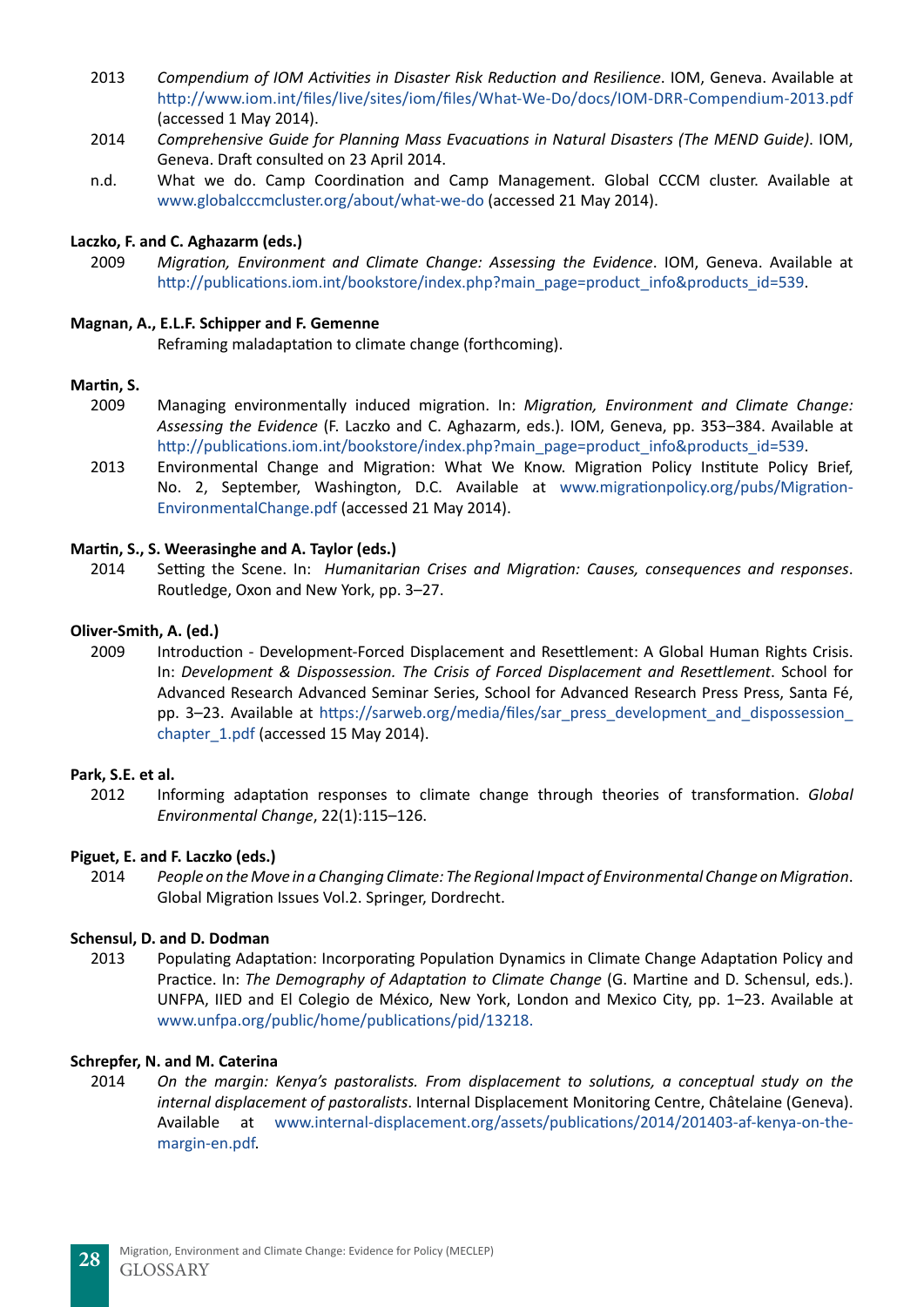#### **Secretariat of the Convention on Biological Diversity**

2009 *Connecting Biodiversity and Climate Change Mitigation and Adaptation: Report of the Second Ad Hoc Technical Expert Group on Biodiversity and Climate Change*. CBD Technical Series No. 41, Montreal. Available at [www.cbd.int/doc/publications/cbd-ts-41-en.pdf.](www.cbd.int/doc/publications/cbd-ts-41-en.pdf)

#### **United Nations (UN)**

- 1992 *United Nations Framework Convention on Climate Change*. Available at [https://unfccc.int/files/](https://unfccc.int/files/essential_background/background_publications_htmlpdf/application/pdf/conveng.pdf) [essential\\_background/background\\_publications\\_htmlpdf/application/pdf/conveng.pdf](https://unfccc.int/files/essential_background/background_publications_htmlpdf/application/pdf/conveng.pdf) (accessed 14 May 2014).
- 1994 *United Nations Convention to Combat Desertification (UNCCD)*. A/AC.241/27. Available at [www.unccd.](www.unccd.int/Lists/SiteDocumentLibrary/conventionText/conv-eng.pdf) [int/Lists/SiteDocumentLibrary/conventionText/conv-eng.pdf](www.unccd.int/Lists/SiteDocumentLibrary/conventionText/conv-eng.pdf).
- 1998 *Guiding Principles on Internal Displacement*. E/CN.4/1998/53/Add.2. Available at [www.ohchr.org/EN/](www.ohchr.org/EN/Issues/IDPersons/Pages/Standards.aspx) [Issues/IDPersons/Pages/Standards.aspx](www.ohchr.org/EN/Issues/IDPersons/Pages/Standards.aspx).

#### **UN Department of Economic and Social Affairs (DESA), Statistics Division**

1998 Recommendations on Statistics of International Migration. Revision 1, Statistical Papers Series M, No. 58, ST/ESA/STAT/SER.M/58/Rev.1. Available at [http://unstats.un.org/unsd/publication/SeriesM/](http://unstats.un.org/unsd/publication/SeriesM/SeriesM_58rev1E.pdf) [SeriesM\\_58rev1E.pdf](http://unstats.un.org/unsd/publication/SeriesM/SeriesM_58rev1E.pdf) (accessed 21 May 2014).

#### **UN Framework Convention on Climate Change (UNFCCC)**

- 2011 Report of the Conference of the Parties on its sixteenth session, held in Cancún from 29 November to 10 December 2010. Addendum, Part Two: Action taken by the Conference of the Parties at its sixteenth session. Decisions adopted by the Conference of the Parties, FCCC/CP/2010/7/Add.1. Available at [http://unfccc.int/resource/docs/2010/cop16/eng/07a01.pdf.](http://unfccc.int/resource/docs/2010/cop16/eng/07a01.pdf)
- 2013 Non-economic losses in the context of the work programme on loss and damage. Technical paper, UN FCCC/TP/2013/2. Available at [http://unfccc.int/documentation/documents/advanced\\_search/](http://unfccc.int/documentation/documents/advanced_search/items/6911.php?priref=600007632) [items/6911.php?priref=600007632](http://unfccc.int/documentation/documents/advanced_search/items/6911.php?priref=600007632) (accessed 21 May 2014).
- 2014a National Adaptation Plans. Process, Adaptation. Available at [http://unfccc.int/adaptation/](http://unfccc.int/adaptation/workstreams/national_adaptation_plans/items/6057.php) [workstreams/national\\_adaptation\\_plans/items/6057.php](http://unfccc.int/adaptation/workstreams/national_adaptation_plans/items/6057.php) (accessed 21 May 2014).
- 2014b National Adaptation Programmes of Action. Process, Adaptation. Available at [http://unfccc.int/](http://unfccc.int/national_reports/napa/items/2719.php) [national\\_reports/napa/items/2719.php](http://unfccc.int/national_reports/napa/items/2719.php) (accessed 21 May 2014).

#### **UN Office for Disaster Risk Reduction (UNISDR)**

2009 Terminology on DRR. What we do, We inform, Terminology. Available at [www.unisdr.org/we/inform/](www.unisdr.org/we/inform/terminology) [terminology](www.unisdr.org/we/inform/terminology) (accessed 13 May 2014).

#### **Warner, K. et al.**

2012 *Where The Rain Falls: Climate Change, Food and Livelihood Security, and Migration*. Global Policy Report of the Where the Rain Falls Project, CARE France and UNU-EHS, Bonn. Available at [http://unu.](http://unu.edu/publications/policy-briefs/where-the-rain-falls-climate-change-food-and-livelihood-security-and-migration.html) [edu/publications/policy-briefs/where-the-rain-falls-climate-change-food-and-livelihood-security](http://unu.edu/publications/policy-briefs/where-the-rain-falls-climate-change-food-and-livelihood-security-and-migration.html)[and-migration.html](http://unu.edu/publications/policy-briefs/where-the-rain-falls-climate-change-food-and-livelihood-security-and-migration.html) (accessed 14 May 2014).

#### **Warner, K. et al.**

2014 *Integrating Human Mobility Issues Within National Adaptation Plans*. United Nations University - Nansen Initiative Joint Policy Brief #2, Policy Brief No. 9. United Nations University Institute for Environment and Human Security (UNU-EHS), Bonn. Available at [www.ehs.unu.edu/file/get/11786.pdf.](www.ehs.unu.edu/file/get/11786.pdf)

#### **World Bank**

2010 To Relocate or Not to Relocate. In: *Safer Homes, Stronger Communities: A Handbook for Reconstructing after Natural Disasters*. The International Bank for Reconstruction and Development / The World Bank, Washington, D.C., pp. 77–91. Available at <http://go.worldbank.org/W5D9JZU2Y0>(accessed 21 May 2014).